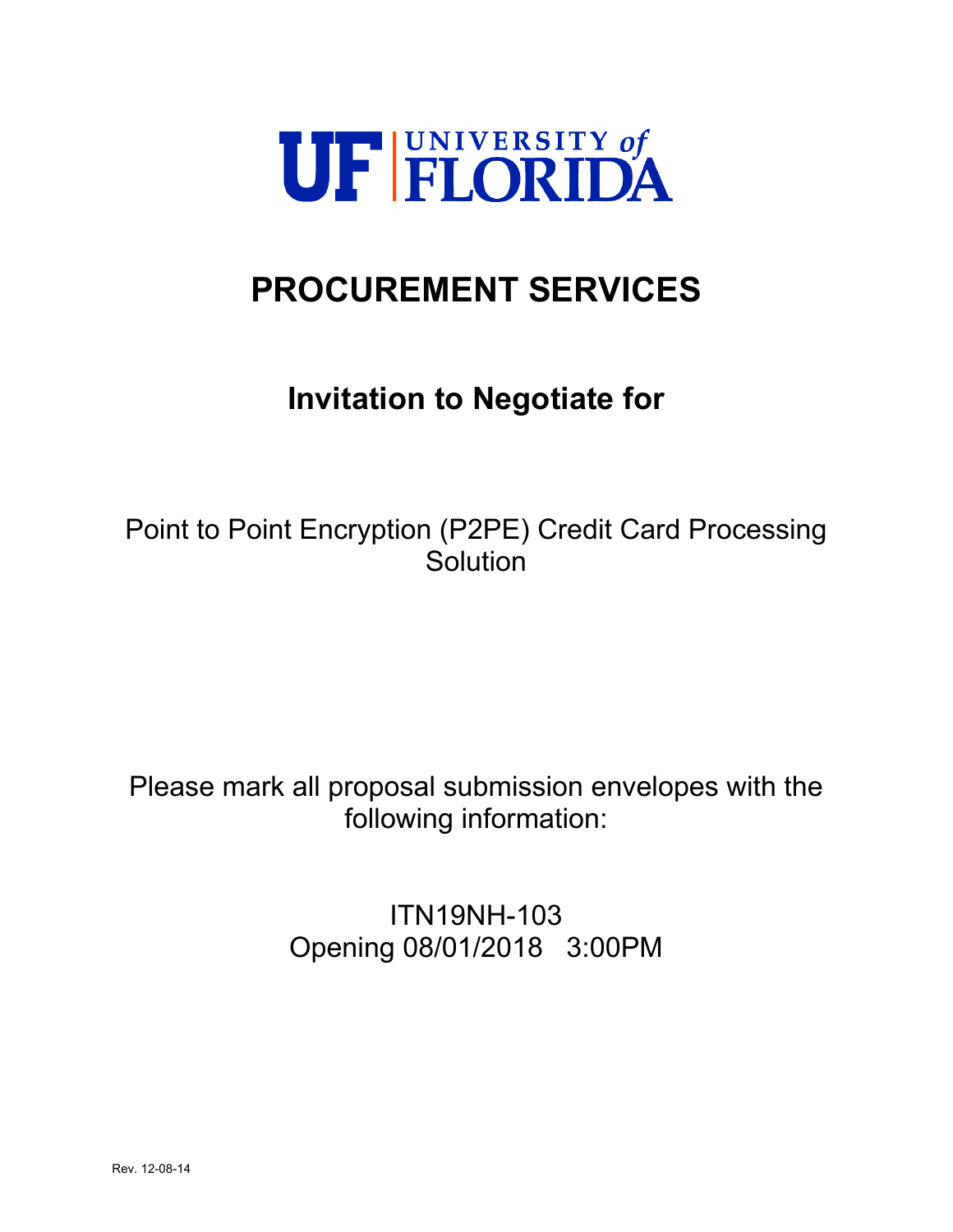# **CONTENTS**

| 1.0 |        |                                                                              |  |
|-----|--------|------------------------------------------------------------------------------|--|
|     | 1.1    |                                                                              |  |
|     | 1.2    |                                                                              |  |
|     |        |                                                                              |  |
|     | 1.3    |                                                                              |  |
|     | 1.4    |                                                                              |  |
|     | 1.5    |                                                                              |  |
|     |        |                                                                              |  |
|     |        |                                                                              |  |
| 2.0 |        |                                                                              |  |
|     | 2.1    |                                                                              |  |
|     | 2.2    |                                                                              |  |
|     | 2.3    |                                                                              |  |
|     | 2.4    |                                                                              |  |
|     | 2.5    | Vendor Protest Procedure; Notice of Proposal Protest Bonding Requirement  9  |  |
|     | 2.6    | Contractual Intent/Right to Terminate and Recommence ITN Process 9           |  |
|     | 2.7    |                                                                              |  |
|     | 2.8    |                                                                              |  |
|     | 2.9    |                                                                              |  |
|     | 2.10   |                                                                              |  |
|     | 2.11   |                                                                              |  |
|     | 2.12   | Rejection of Vendor Counter-offers, Stipulations and Other Exceptions  10    |  |
|     | 2.13   |                                                                              |  |
|     | 2.14   |                                                                              |  |
|     |        |                                                                              |  |
|     |        |                                                                              |  |
| 3.0 | 3.1    |                                                                              |  |
|     |        |                                                                              |  |
| 4.0 |        |                                                                              |  |
|     | 4.1    |                                                                              |  |
|     | 4.1.1  |                                                                              |  |
|     | 4.1.2  |                                                                              |  |
|     | 4.1.3  |                                                                              |  |
|     | 4.1.4  |                                                                              |  |
|     | 4.1.5  |                                                                              |  |
|     | 4.1.6  |                                                                              |  |
|     | 4.2    |                                                                              |  |
|     | 4.2.1  |                                                                              |  |
|     | 4.2.2  |                                                                              |  |
|     | 4.2.3  | University Provides Information in Good Faith without Liability  13          |  |
|     | 4.2.4  |                                                                              |  |
|     | 4.2.5  | Questions, Communications and Inquires between the University and Vendors 14 |  |
|     | 4.2.6  |                                                                              |  |
|     | 4.2.7  | Addenda and the University's Response to Communications from Vendor  14      |  |
|     | 4.2.8  |                                                                              |  |
|     | 4.2.9  |                                                                              |  |
|     | 4.2.10 |                                                                              |  |
|     | 4.2.11 |                                                                              |  |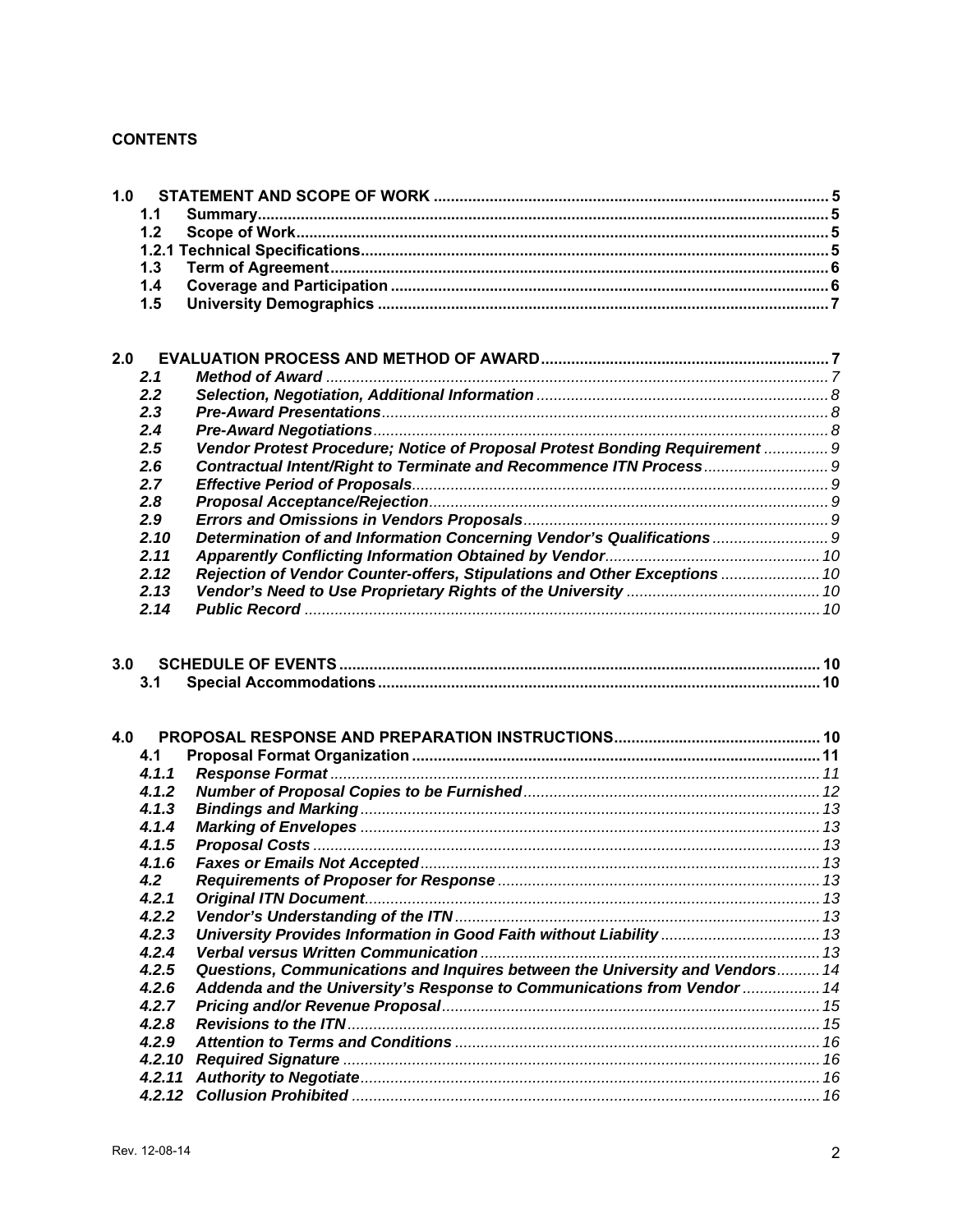| 4.2.13 Improper Business Relationships/Conflict of Interest Prohibited  16        |  |
|-----------------------------------------------------------------------------------|--|
| 4.2.14 Corrections, Changes, and Providing Information on Forms within the ITN 16 |  |
|                                                                                   |  |
|                                                                                   |  |
|                                                                                   |  |
| 4.2.18 University's Right to Use Vendor's Ideas/Proprietary Information 17        |  |

| 5.0  |  |
|------|--|
| 5.1  |  |
| 5.2  |  |
| 5.3  |  |
| 5.4  |  |
| 5.5  |  |
| 5.6  |  |
| 5.7  |  |
| 5.8  |  |
| 5.9  |  |
| 5.10 |  |
| 5.11 |  |
| 5.12 |  |
| 5.13 |  |
| 5.14 |  |
| 5.15 |  |
| 5.16 |  |
| 5.17 |  |

| 6.0 |      |  |
|-----|------|--|
|     | 6.1  |  |
|     | 6.2  |  |
|     | 6.3  |  |
|     | 6.4  |  |
|     | 6.5  |  |
|     | 6.6  |  |
|     | 6.7  |  |
|     | 6.8  |  |
|     | 6.9  |  |
|     | 6.10 |  |
|     | 6.11 |  |
|     | 6.12 |  |
|     | 6.13 |  |
|     | 6.14 |  |
|     | 6.15 |  |
|     | 6.16 |  |
|     | 6.17 |  |
|     | 6.18 |  |
|     | 6.19 |  |
|     | 6.20 |  |
|     | 6.21 |  |
|     | 6.22 |  |
|     | 6.23 |  |
|     | 6.24 |  |
|     | 6.25 |  |
|     | 6.26 |  |
|     | 6.27 |  |
|     |      |  |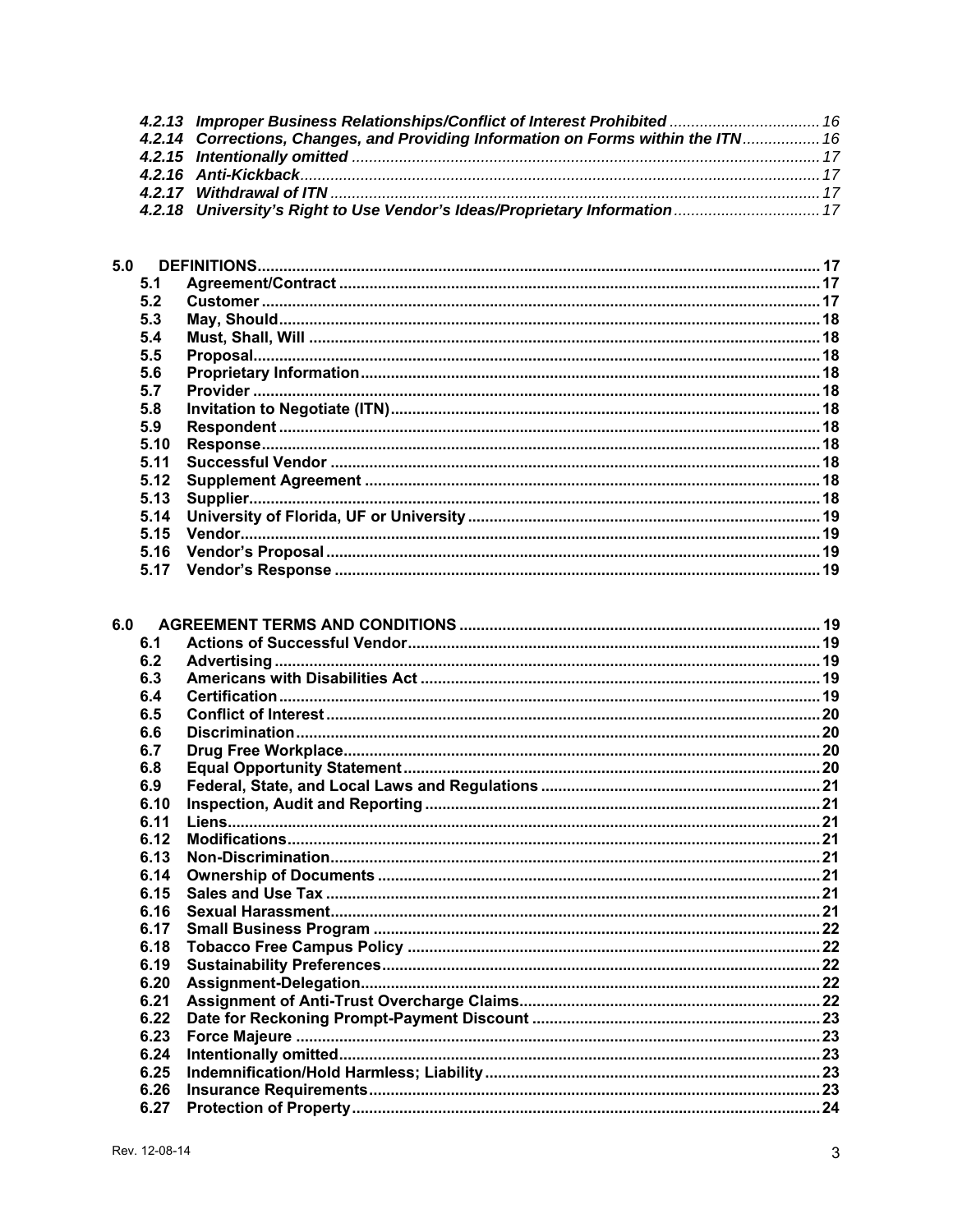| 6.28   |                                                                                |  |
|--------|--------------------------------------------------------------------------------|--|
| 6.29   |                                                                                |  |
| 6.30   |                                                                                |  |
| 6.31   |                                                                                |  |
| 6.32   | Notice to Vendors of Asbestos-Containing Materials in University Buildings  25 |  |
| 6.33   |                                                                                |  |
| 6.34   |                                                                                |  |
| 6.35   |                                                                                |  |
| 6.36   |                                                                                |  |
| 6.37   |                                                                                |  |
| 6.39   |                                                                                |  |
| 6.40   |                                                                                |  |
| 6.41   |                                                                                |  |
| 6.42   |                                                                                |  |
| 6.43   |                                                                                |  |
| 6.44   |                                                                                |  |
| 6.45   |                                                                                |  |
| 6.46   |                                                                                |  |
| 6.47   |                                                                                |  |
|        |                                                                                |  |
|        |                                                                                |  |
| 6.47.3 |                                                                                |  |
|        |                                                                                |  |
|        |                                                                                |  |
|        |                                                                                |  |
|        |                                                                                |  |
|        |                                                                                |  |
| 6.48   |                                                                                |  |
| 6.49   |                                                                                |  |
| 6.50   |                                                                                |  |
| 6.51   |                                                                                |  |
|        |                                                                                |  |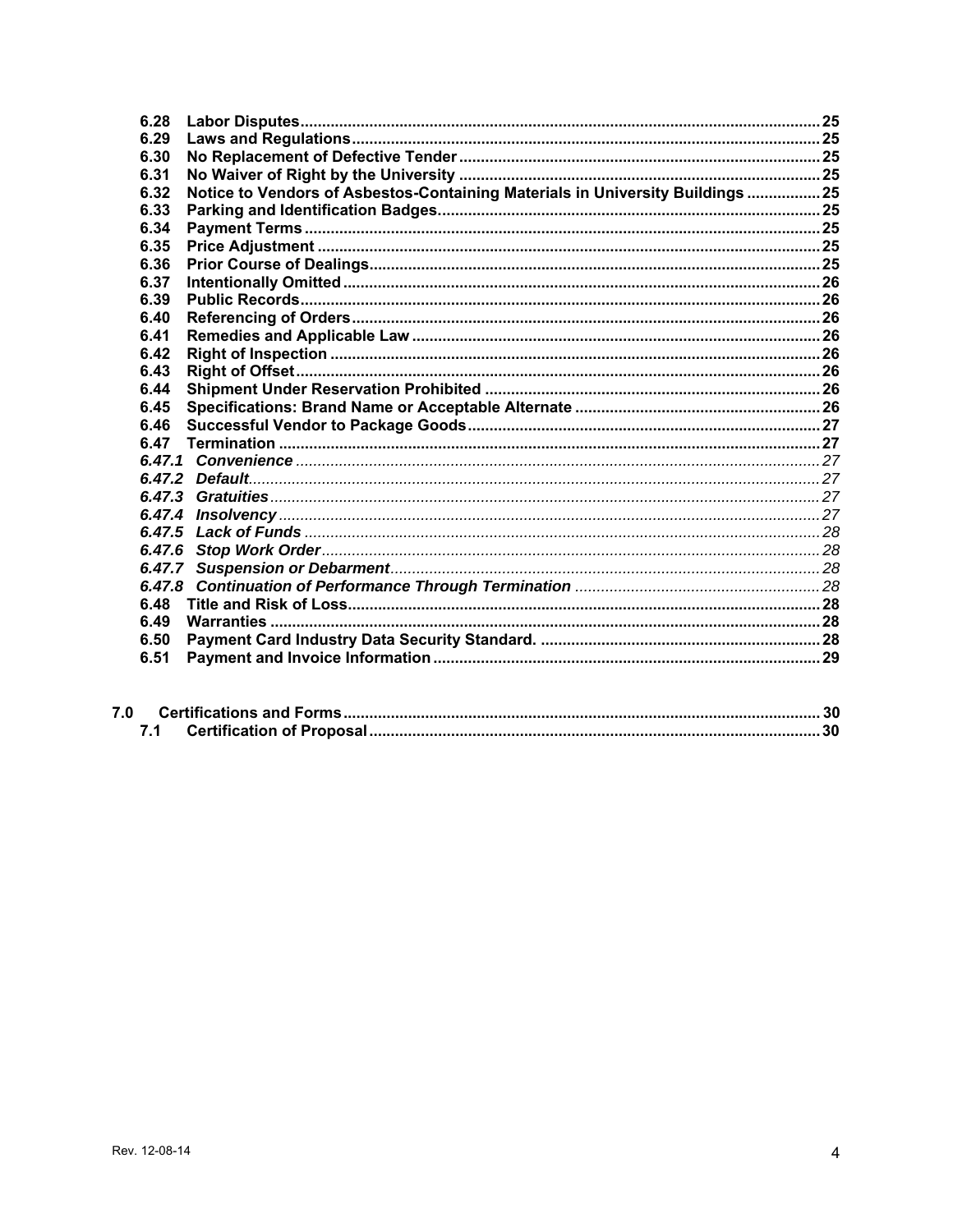## **1.0 STATEMENT AND SCOPE OF WORK**

## **1.1 Summary**

The University of Florida (UF) is seeking proposals from qualified firms to provide a Payment Card Industry Security Standards Council validated (PCI-Validated) Point to Point Encryption (P2PE) standalone point of sale (POS) system.

# **1.2 Scope of Work**

UF is looking to streamline and reduce Payment Card Industry Data Security Standard (PCI DSS) requirements, and as part of this initiative, it is looking to implement a P2PE solution. UF will be replacing the current core campus credit card terminals with PCI-Validated P2PE enabled terminals (both stand alone, and USB connected devices). The initial replacement and implementation calls for approximately 84 devices, (corresponding to approximately 54 merchant locations) handling approximately 300,000 transactions per year. The go-live date for the system will need to be before the end of November 2018. The implemented tool will be required to integrate into the contracted credit card transaction processor for UF, which is currently Elavon, Inc.

The proposal must be comprehensive including all products, services, and costs necessary to meet the business and technical requirements of the University.

## **1.2.1 Technical Specifications**

Standalone PCI-validated P2PE point of sale solution including devices for card-present, mail order/telephone order (MOTO) transactions, as well as mobile implementations meeting the following specifications:

- 1. Solution is listed on the PCI SSC's website under PCI Point-to-Point Encryption (P2PE) Solutions with a reassessment date that is not in the past.(For clarification; If reassessment dates are in orange or red, provide expected resolution of issues. If the reassessment date is within six  $(6)$ months, include current status of reassessment and provide plan for proposer to complete an approved reassessment prior to reassessment date).
- 2. Devices (both stand alone, and USB connected devices) are listed on the PCI SSC's website under Approved PTS Devices with an expiry date that is not in the past. (If expiry date is within six (6) months, include status of device update).
- 3. Solution operates in real time, 24 hours per day, 7 days per week.
- 4. Solution can be used in multiple locations and location types, including:
	- a) Multiple locations and buildings in Gainesville, FL, which is the location of the primary UF campus.
	- b) Remote static locations not on UF campus, such as County Extension offices.
	- c) Mobile untethered use without a static location, similar to use of a cellular/wireless device. (One example use would be for merchants such as the UF extension merchants, whose staff may conduct sales during various events held across the state and country).
- 5. Solution supports Payment Card data entry via
	- a) EMV card insertion chip reader
	- b) Swipe
	- c) Manual key pad
	- d) NFC/Contactless
- 6. Solution supports the following Merchant ID capability
	- a) Uses UF merchant IDs issued via US Bank/Elavon, Inc.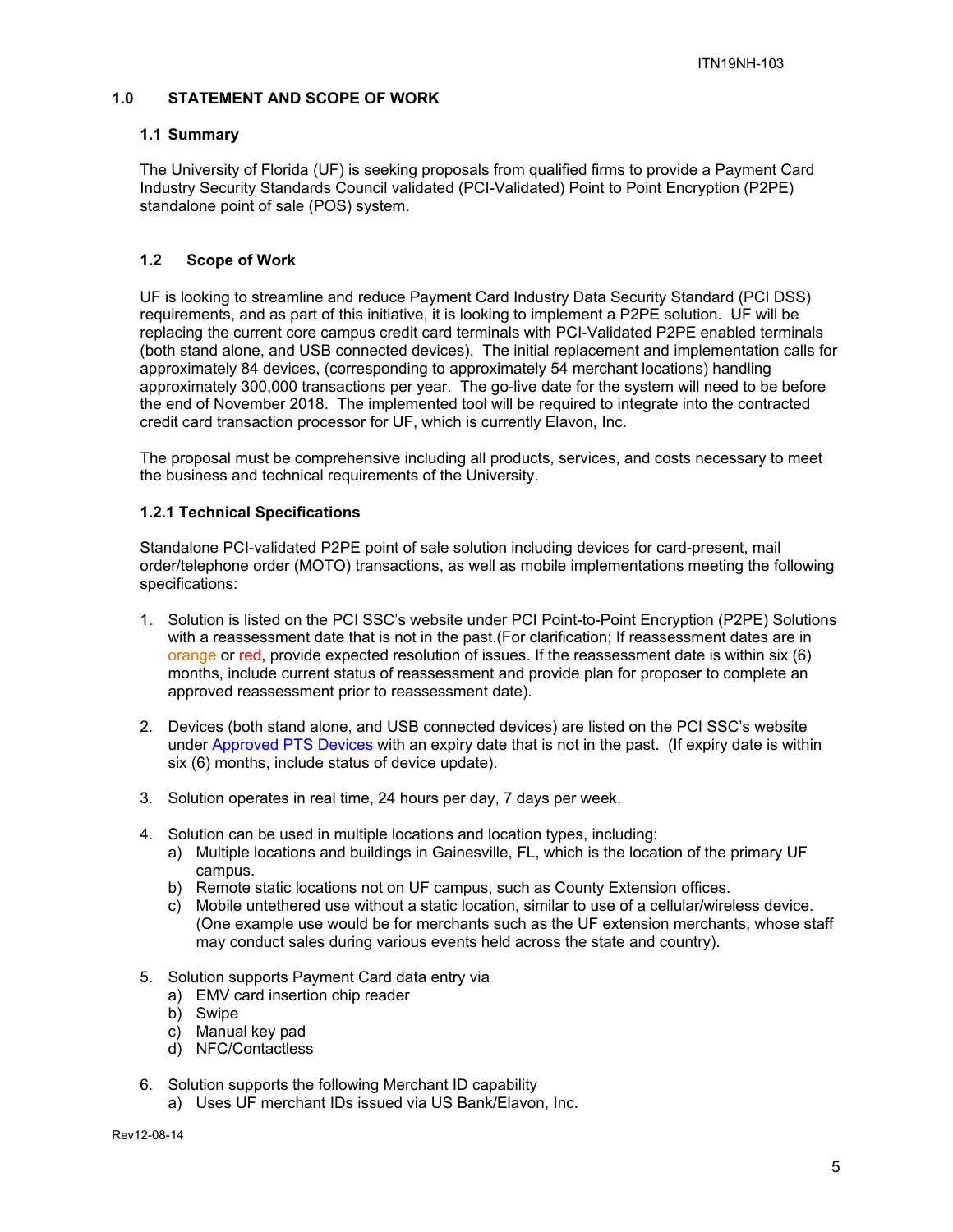- b) Ability to use multiple devices with a single UF merchant ID.
- c) Ability to program devices according to the Visa Government and Higher Education Payment Program.
- 7. Devices can connect via
	- a. Wired Ethernet
	- b. Wireless internet
	- c. Bluetooth connection to mobile device
	- d. Cellular
	- e. Analog phone line
	- f. USB connected
- 8. Solution and device is updated/upgraded regularly to keep pace with technology changes
- 9. Solution and device implementation can be completed by UF office staff in the location where the solution/device will be used. A technical or IT background is not needed for implementation
- 10. Solution is capable of accepting the following payment card types via credit and debit:
	- a. VISA
	- b. Master Card
	- c. Discover
	- d. American Express
	- e. UnionPay
- 11. Accepted Card brands may be different for each individual merchant ID
- 12. Solution provides online reporting capabilities, both by individual merchant ID and by merchant ID groups that are defined by UF
- 13. Access to reporting requiring individual logins
- 14. No cardholder data that would bring the solution into PCI DSS scope is accessible by UF throughout the implementation
- 15. Solution supports daily reconciliation of transactions between device and the web portal of UF's current payment card processor.
- 16. Solution and devices do not require shut-downs to perform routine maintenance functions
- 17. Software downloads and upgrades are automated and occur without intervention from UF staff.
- 18. Support metrics availability 24 hours per day, 7 days per week
- 19. Contractor will be required to provide proof of compliance with the PCI DSS and any other PCI requirements at any time throughout the term of the contract upon UF request.
- 20. 48hr Turnaround time for replacement hardware

#### **1.3 Term of Agreement**

The term of this Agreement will be for an initial period of 5 years, with an option to renew based on satisfactory performance and the written approval of both parties for up to 5 additional 1 year periods.

#### **1.4 Coverage and Participation**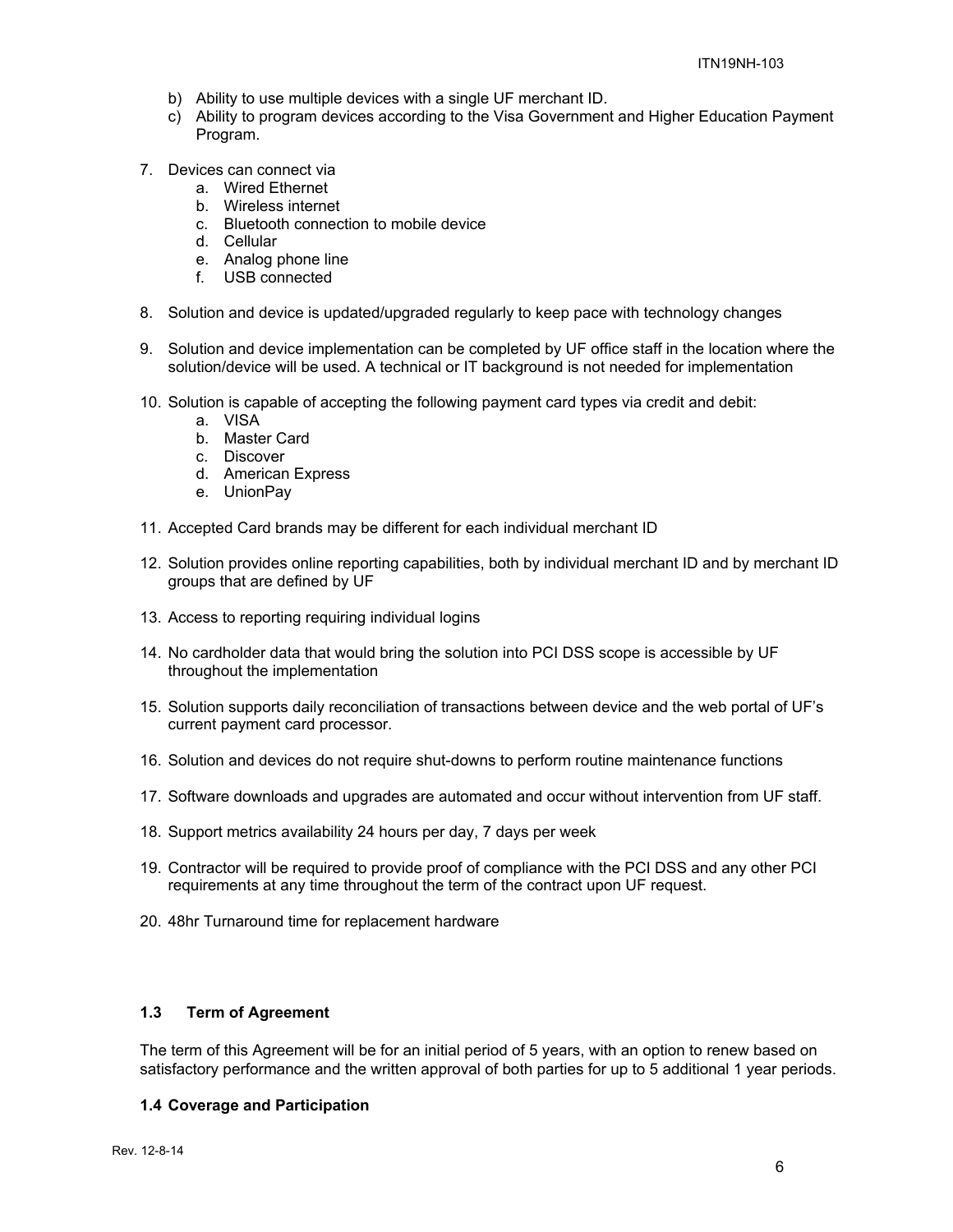The intended coverage of this ITN and any Agreement resulting from this solicitation shall be for the use of all Departments at the University of Florida. With the consent and agreement of the Successful Vendor, the other state universities, community colleges, district school boards, other educational institutions, and other governmental agencies, may assess and access an Agreement resulting from this solicitation issued and administered by the University of Florida.

The University reserves the right to add and/or delete elements, or to change any element of the coverage and participation at any time without prior notification and without any liability of any kind or amount.

#### **1.5 University Demographics**

The University of Florida is a major public land-grant research university. The state's oldest, largest, and most comprehensive university, the University of Florida is among the nation's most academically diverse public universities. The University has a long history of established programs in international education, research, and service. It is one of only 17 public land-grant universities nationwide and the only university in Florida belonging to the Association of American Universities. With more than 50,000 students, the University of Florida is now one of the five largest universities in the nation.

The University of Florida has a 2,000-acre campus and more than 900 buildings (including 170 with classrooms and laboratories). The northeast corner of campus is listed as a historic district on the National Register of Historic Places.

The University's extensive capital improvement program has resulted in facilities ideal for 21st century research including the McKnight Brain Institute, the Health Professions, Nursing and Pharmacy Building, the Cancer and Genetics Research Complex, and the Proton Therapy Institute in Jacksonville. Overall, the university's current facilities have a book value of more than \$1 billion and a replacement value of \$2 billion.

For any additional information about the University of Florida, please visit the University's web page at: www.ufl.edu.

#### **2.0 EVALUATION PROCESS AND METHOD OF AWARD**

#### **2.1 Method of Award**

The evaluation of each response to this ITN will be based on its overall competence, compliance, format, and organization. The Award shall be made to the responsive and responsible vendor whose proposal is determined to be the most advantageous to the University of Florida, taking into consideration the following evaluation criteria listed below. Pricing may be a criterion. However, the University is under no obligation whatsoever to select as most responsive the proposal that demonstrates the lowest pricing.

The contract will consist of the University's ITN, the proposal with any and all revisions, award letter, purchase order, and the signed agreement between the parties, as stated in that agreement.

Vendors whose proposals are not accepted will be notified after a final selection has been made by public posting of the selected proposer(s). This public posting functions as the rejection of all other proposals. This posting will be made to https://procurement.ufl.edu/vendors/schedule-of-bids/.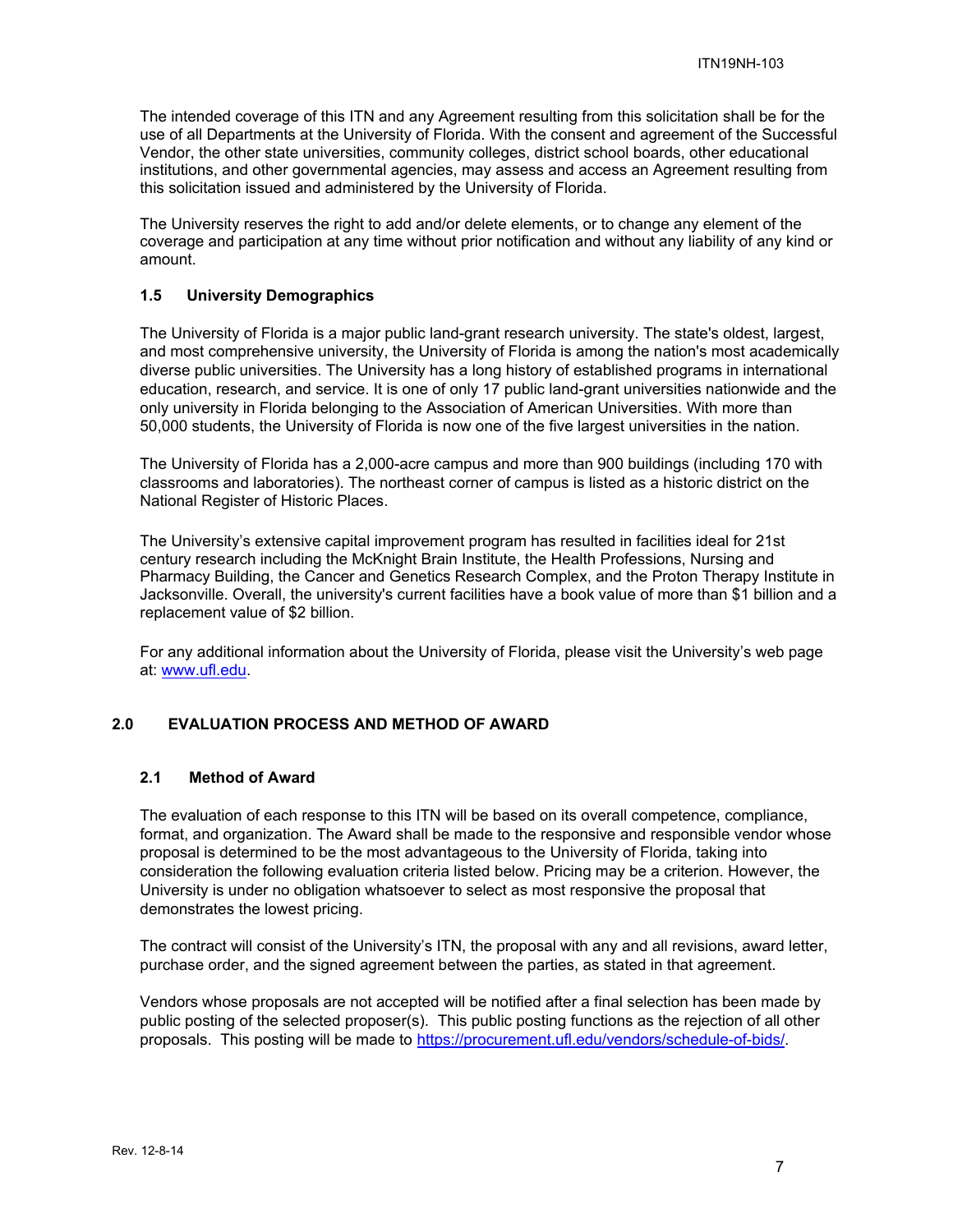# **Evaluation Criteria**

Vendor proposals will be evaluated based upon how well each Vendor's plans meet the University's needs. Specific consideration will be given to the following responses in no particular order or weighting:

- Overall quality of the proposed terminals and support services.
- Supplier's ability to meet the technical specifications
- Compliance with PCI DSS, and other related, applicable standards or regulations
- Provision of data portals, any applicable sandbox environment etc
- Integration to PeopleSoft
- Warranty, ongoing maintenance, device redeployment at PTS expiration or P2PE solution reassessment date,
- Supplier support structure, response time expectations, training options
- Incident Response Plan
- Future expansion support
- References from peer Universities
- Proposed pricing of all services including, but not limited to
	- o Pricing of terminals (both stand alone, and USB connected devices), mobile alternatives
	- o Shipping cost
	- o Pricing of per transaction cost
	- o Encryption key injection cost
	- o Web portal/app cost
	- o Any other cost
	- o Ongoing costs
- Supplier's willingness to comply with the proposed agreement with no objections.

## **2.2 Selection, Negotiation, Additional Information**

Although the University reserves the right to negotiate with any vendor or vendors to arrive at its final decision and/or to request additional information or clarification on any matter included in the proposal, it also reserves the right to select the most responsive vendor or vendors without further discussion, negotiation, or prior notice. The University may presume that *any proposal is a best-andfinal offer.* 

The University also reserves the right to award to the next highest evaluated, responsive and responsible bidder for any and all groups, subgroups, or items in the event of vendor default, nonperformance, non-compliance or similar issues affecting the University's ability to obtain services at any time throughout the contract period.

# **2.3 Pre-Award Presentations**

The University reserves the right to require presentation from any and all vendors, in which they may be asked to provide or they may provide information in addition to that provided in their proposals.

## **2.4 Pre-Award Negotiations**

The University reserves the right to negotiate prior to award with vendors for purpose of addressing the matters set forth in the following list, which may not be exhaustive.

- Resolving minor difference and typographical errors
- Terms and conditions
- Clarifying necessary details and responsibilities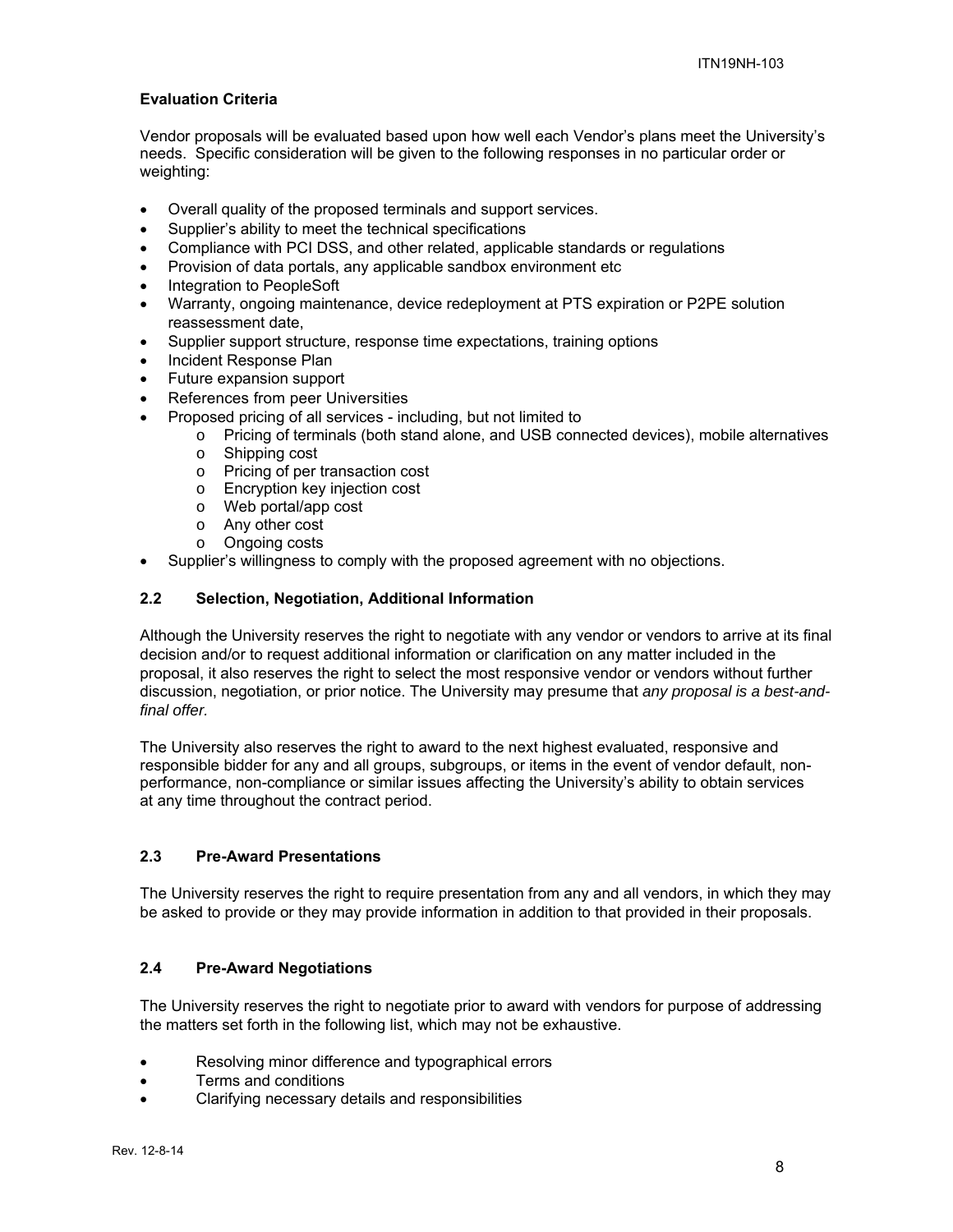- Emphasizing important issues and points
- Receiving assurances from vendors
- Obtaining the lowest and best pricing and/or revenue agreement

## **2.5 Vendor Protest Procedure; Notice of Proposal Protest Bonding Requirement**

Any vendor protest to a University decision or intended decision with regard to this ITN is subject to Florida Board of Governors' (BOG) Regulations 18.002 and 18.003. Any vendor who files an action protesting a decision or intended decision shall post at the time of the filing the formal written protest, a bond, payable to the University of Florida, in an amount equal to the lessor of 10% of the estimated value of the protestor's proposal or 10% of the University's estimated expenditure during the contract term:, or \$10,000. The bond shall be conditioned upon the payment of all costs which may be adjudged against the vendor. In lieu of a bond, the University will accept a cashier's check or money order in the amount of the bond.

# **2.6 Contractual Intent/Right to Terminate and Recommence ITN Process**

The University intends to contract with one or more vendors whose proposal(s) are considered to be in the best interests of the University. However, the University may terminate this ITN process at any time up to notice of award, without prior notice, and without liability of any kind or amount. Further, the University reserves the right to commence one or more subsequent ITN processes seeking the same or similar products or services covered hereunder. In the event of cancellation or termination, the University reserves the right to award the contract to another Offeror, cancel in its entirety, or to request new proposals, whichever is in the best interest of University of Florida.

# **2.7 Effective Period of Proposals**

Under this ITN, the University shall hold that vendors' responses to this ITN shall remain in effect for a period of ninety (90) days following the closing date, in order to allow time for evaluation, approval, and award of the contract. Any vendor who does not agree to this condition shall specifically communicate in its proposal such disagreement to the University, along with any proposed alternatives. This University may accept or reject such proposed alternatives without further notification or explanation.

# **2.8 Proposal Acceptance/Rejection**

The University reserves the right to reject any or all proposals. Such rejection may be without prior notice and shall be without any liability of any kind or amount to the University. The University shall not accept any proposal that the University deems not to be in its best interests. The University shall reject proposals submitted after the closing date and time.

# **2.9 Errors and Omissions in Vendors Proposals**

The University may accept or reject any vendor's proposal, in part or in its entirety, if such proposal contains errors, omissions, or other problematic information. The University may decide upon the materiality of such errors, omissions, or other problematic information.

#### **2.10 Determination of and Information Concerning Vendor's Qualifications**

The University reserves the right to determine whether a vendor has the ability, capacity, and resources necessary to perform in full any contract resulting from this ITN. The University may request from vendors information it deems necessary to evaluate such vendors' qualifications and capacities to deliver the products and/or services sought hereunder. The University may reject any vendor's proposal for which such information has been requested but which the vendor has not provided. Such information may include but is not limited to: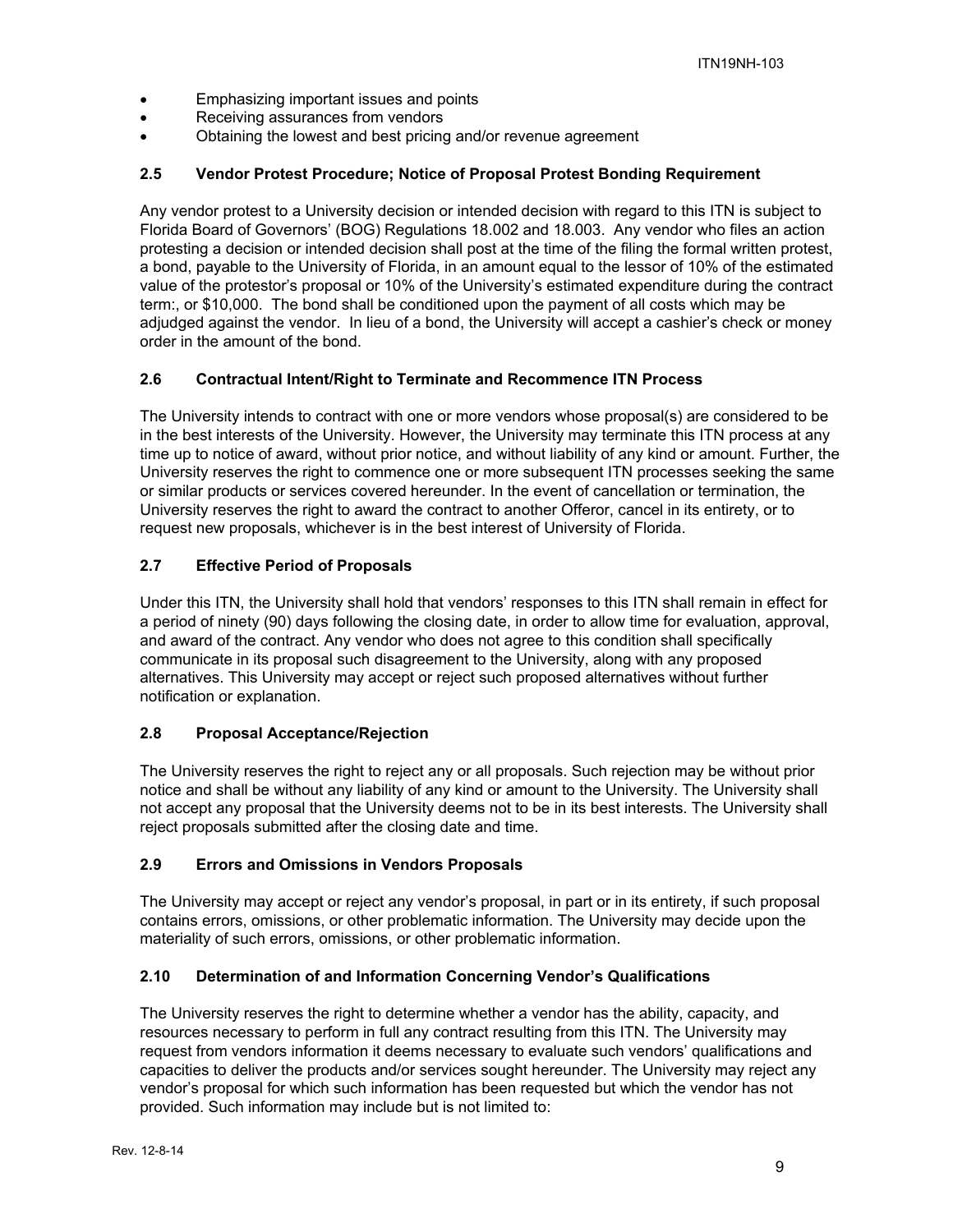- Financial resources
- Personnel resources
- Physical resources
- Internal financial, operating, quality assurance, and other similar controls and policies
- Resumes of key executives, officers, and other personnel pertinent to the requirements of the ITN
- Customer references
- Disclosures of complaints or pending actions, legal or otherwise, against the vendor
- The University reserves the right to check references with current customers as provided by the vendor and with any customers the University identifies

## **2.11 Apparently Conflicting Information Obtained by Vendor**

The University is under no obligation whatsoever to honor or observe any information that may apparently conflict with any provision herein, regardless of whether such information is obtained from any office, agent, or employee of the University. Such information shall not affect the vendor's risks or obligations under a contract resulting from this ITN.

## **2.12 Rejection of Vendor Counter-offers, Stipulations and Other Exceptions**

Any vendor exception, stipulation, counter-offer, requirement, and/or other alternative term or condition shall be considered rejected unless specifically accepted in writing by the University and thereafter incorporated into any contract resulting from this ITN.

## **2.13 Vendor's Need to Use Proprietary Rights of the University**

All information proprietary to the University and disclosed by the University to any vendor shall be held in confidence by the vendor and shall be used only for purposes of the vendor's performance under any contract resulting from this ITN.

#### **2.14 Public Record**

On the earlier of (i) the time the University provides notice of a decision or intended decision, or (ii) 30 days after the final competitive sealed proposals are all opened, whichever occurs earlier, vendor proposals may be disclosed as public record.

## **3.0 SCHEDULE OF EVENTS**

The following is the tentative schedule that will apply to this ITN, but may change in accordance with the University's needs.

| 6/29/2018             | Issuance of ITN                          |
|-----------------------|------------------------------------------|
| 7/12/2018 -5:00 PM ET | <b>Technical Questions/Inquiries Due</b> |
| 7/18/2018             | Responses to Inquires sent out           |
| 8/1/2018 -3:00 PM ET  | ITN Closes/Opening of Proposals          |
| 11/30/2018            | Implementation Completed                 |

#### **3.1 Special Accommodations**

If special accommodations are needed in order to attend a proposal opening, contact Nicola Heredia or email at nheredia@ufl.edu three (3) business days prior to pre-proposal meeting or proposal opening.

#### **4.0 PROPOSAL RESPONSE AND PREPARATION INSTRUCTIONS**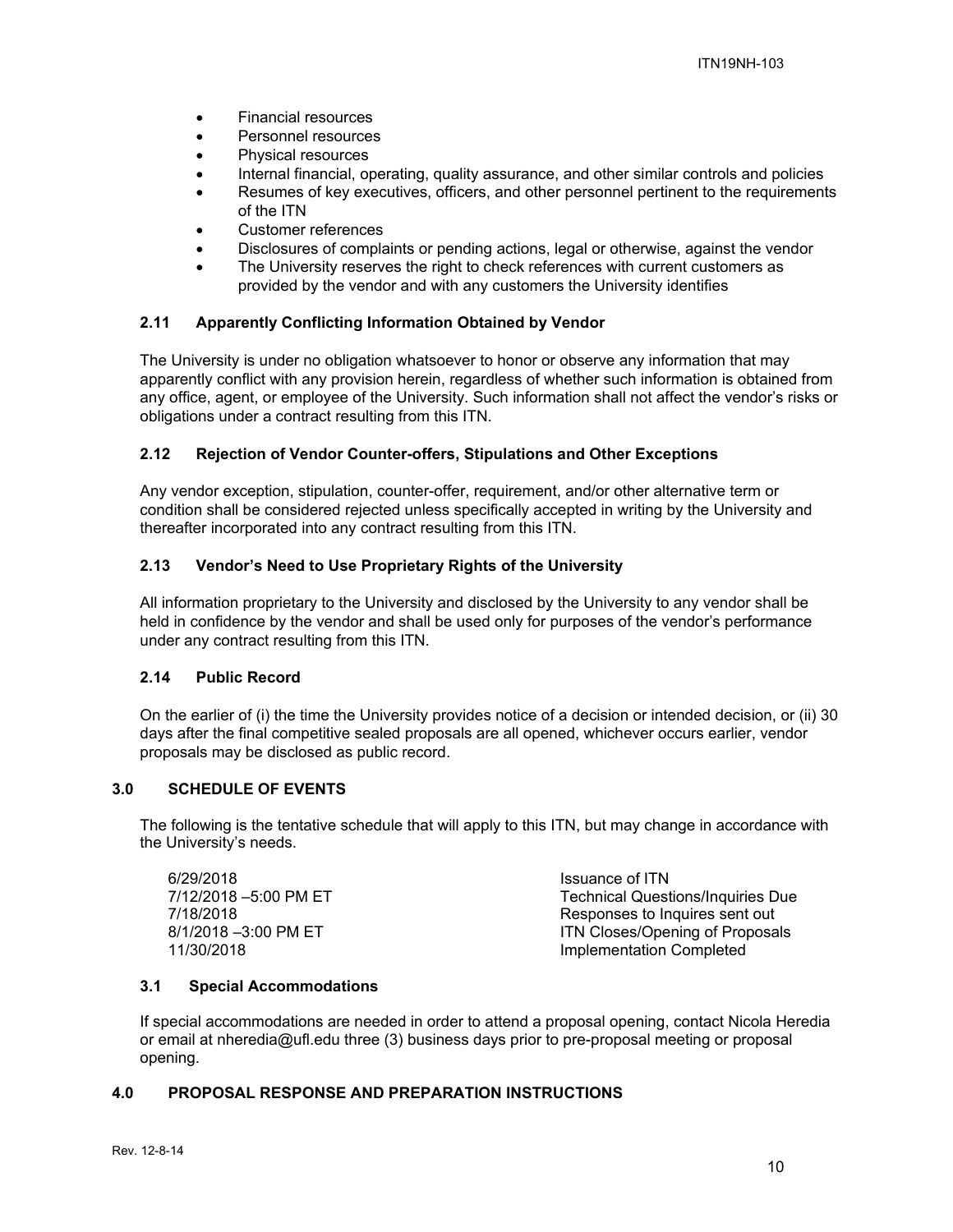# Proposals must be delivered sealed to: University of Florida Procurement Services 971 Elmore Drive Gainesville, FL 32611-5250 on or prior to **8/1/2018 3:00 PM**. ITN# ITN19NH-103

# **The above address is a valid campus address for any courier service.**

It is the vendor's responsibility to assure that the proposal is delivered at the proper time and place of the proposal opening. Proposals which for any reason are not so delivered will not be considered. The University shall not accept proposals received by facsimile or email. The University shall, at the specified closing date and time, open all proposals that are otherwise in order. The University will allow interested parties to attend such opening for purposes of identifying which vendors have responded. The University will make no immediate decision at such time, and there will be no disclosure of any information contained in any proposal until the earlier of (i) the time University provides notice of a decision or intended decision, or (ii) 30 days after the final competitive sealed proposals are all opened, whichever occurs earlier, at which time the vendor proposals become public record. When multiple solicitations have been scheduled to open at the same date and time, the University will open solicitations that have interested individuals present in sequential order by solicitation number. The University will hold unopened any proposals received after the closing date and time, and will not consider such proposals. The University reserves the right to retain or dispose of such proposals at its discretion; however, the University may return such proposals to their related vendors, but only at such vendor's request and at no cost or expense whatsoever to the University.

If only one proposal is received, Procurement may delay the opening in order to determine why other vendors did not respond and to encourage other vendors to respond.

#### **4.1 Proposal Format Organization**

Original proposal and all copies must be on 8-½ x11 text weight paper, double-sided, using binding tabs that will facilitate the distribution and evaluation of the proposals. Proposals should be printed when possible on paper containing a high level of post-consumer recycle content. Proposals should conform to the tabbed format below as well as the requirements of sections 4.1.2, 4.1.3 and 4.1.4.

#### **4.1.1 Response Format**

- Submit one (1) copy of the initial response on PC compatible media (CD/DVD or USB flash drive), preferably in Word® and/or Excel®. The original response must contain the original manual signature of the authorized person signing the proposal, and the electronic copy of the proposal.
- The outer carton of the response must display clearly and conspicuously the following identifying information, The ITN number, name and due date and is sealed; submit one (1) original and 5 copies of the vendor's proposal in hard copy form.
- The offer's response must include the information and required submittals described, tabbed and numbered as shown below, with all information appearing in the Tab in which it was requested.
- Questions and requests for information may not be rearranged, regrouped, or divided in any way.
- All information and required submittals requested MUST BE in hardcopy and included in your written response.

*Failure to adhere to this condition may cause your response to be rejected without further evaluation.*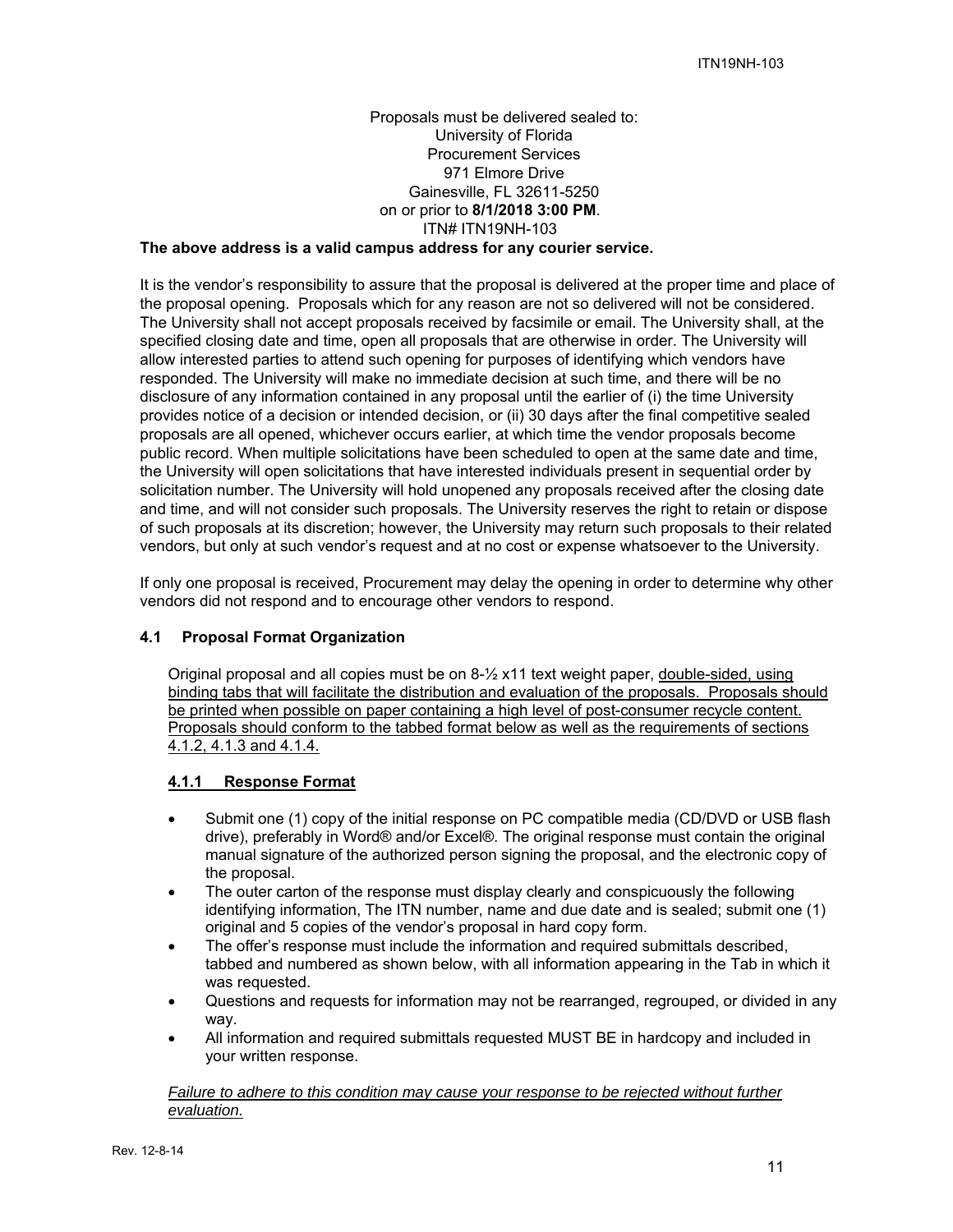- Information submitted that is not requested by the University may be considered to be supplemental, not subject to evaluation by the committee members.
- If there is any information or required submittals which due to size or binding cannot be incorporated following the proper tab, the vendor must provide information following the numbered tab, telling the evaluator where the information can be found in the response.
- Tabular / Paginated Format:
	- o **Tab 1**: Completed and signed Certification of Proposal form, and/or signed and completed acknowledgement forms for any addenda issued. A one to two page executive summary of the vendor's proposal, including brief descriptions of the company's expertise procuring a contract the size and scope described in the ITN, and how the vendor plans to address the University's requirements. Contact name(s) and title(s) of the individual(s) responsible for the company's proposal and negotiation during this ITN process.
	- o **Tab 2**: A listing of the company projects/customers similar in size and scope to the services described in the ITN, both current and past customers. This list must include the name, address, telephone, and email address of the client contract administrator. If applicable, please list examples of services rendered, particularly to institutions of higher learning.
	- o **Tab 3**: Detailed plan of devices proposed and any customizations/specifications that will be required, including all warranty information. Information should be included to show how devices that are reaching their PTS expiry date or P2PE solution reassessment date will be replaced, including documentation to show what notifications are provided.
	- o **Tab 4**: Detailed breakdown of solution support structure, both for software and hardware support. Example maintenance schedules and plans for merchants. Documentation showing response times to different error producing scenarios.
	- o **Tab 5**: Detailed implementation timeline, showing the ability to conclude implementation by November 30, 2018, including device chain of custody description and available training options.
	- o **Tab 6**: Documentation regarding Compliance with PCI DSS, including P2PE Instruction Manual (PIM) and PCI DSS Attestation of Compliance (AOC) or Report on Compliance (ROC). Contractor should include a list of third party vendors and/or processors and their implementations that the P2PE solution integrates with (i.e. Terra Dotta, T2Park, Instructure /Canvas, iLABS, CASHNet, etc.). Please include a data flow diagram of implementation(s).
	- o **Tab 7:** Detailed information regarding experience with PeopleSoft integrations, including references (including contact information).
	- o **Tab 8:** Future expansion offerings/limitations including options for trade in options for currently owned equipment.
	- o **Tab 9**: Financial proposal; Pricing for the implementation, terminals (both stand alone, and USB connected devices), shipping, warranty, etc.
	- o **Tab 10**: Please describe the process of producing "best value" for University and its users, through creative marketing, small business & diversity programs, "green" initiatives, and/or other programs.
	- o **Tab 11:** Please provide any additional information considered essential to the proposal and not specifically requested in the other sections. This may include creative offerings, special financial considerations, and other flexibility offered.
	- o **Tab 12:** Detailed capabilities of the web portal, including examples of refund and regular payment handling, as well as recurring payments (payment plans)
	- o **Tab 13**: Detailed examples and backup documentation to show Incident Response Plan in the case of a suspected data breach
	- o **Tab 14:** Detail any issues offeror has with the terms and conditions included in this document, or with Attachment A – Contractual Addendum.

#### **4.1.2 Number of Proposal Copies to be Furnished**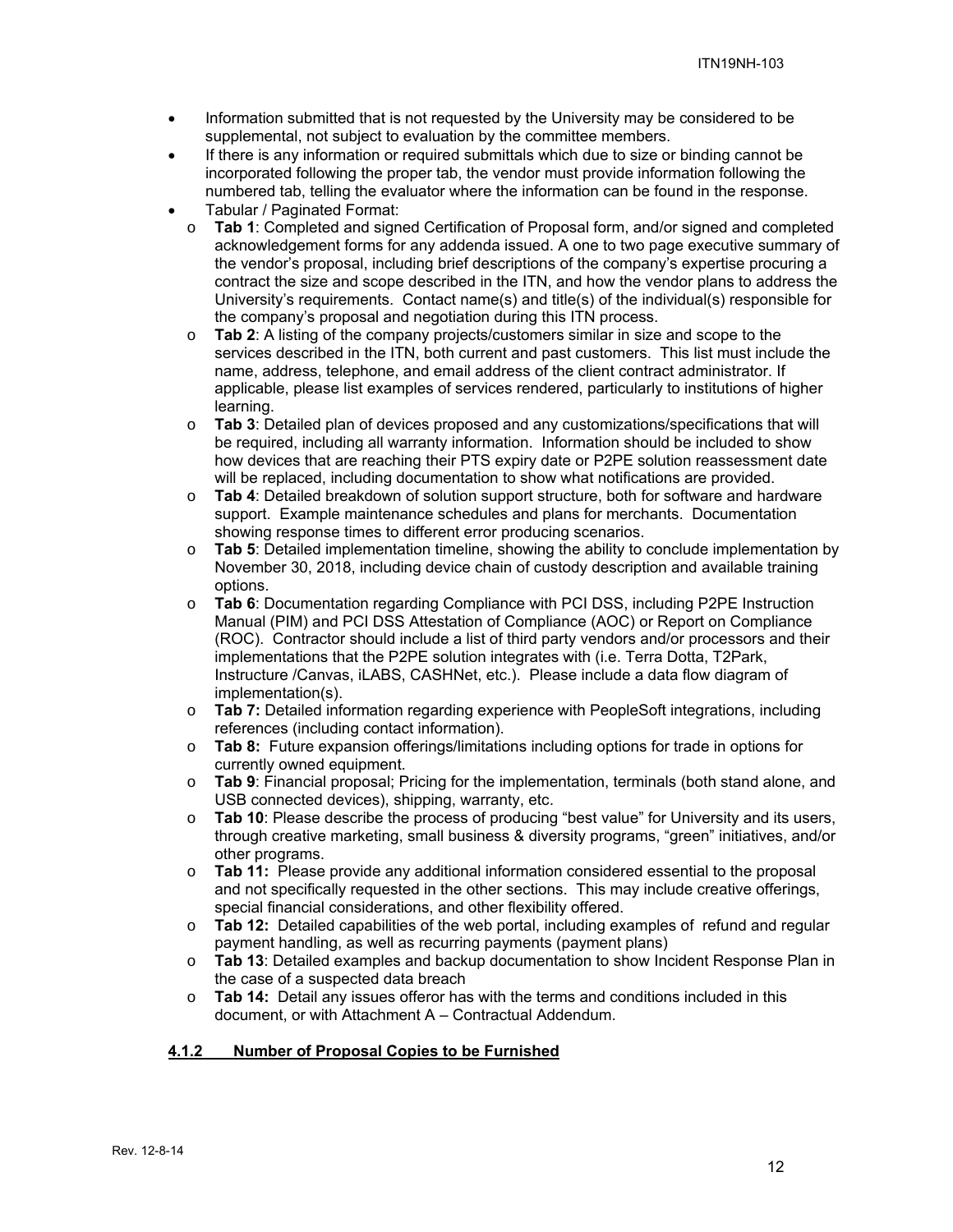Vendors are to submit one (1) original, of the initial response on PC compatible media (CD/DVD or USB flash drive), preferably in Word® and or / Excel® marked "Original", and five (5) copies, each marked "Copy".

## **4.1.3 Bindings and Marking**

Vendors shall ensure that the original and each copy are individually bound. When submitting more than one (1) proposal, vendors shall ensure that units are clearly marked; for example, as "Original of Proposal One", "Copy One of Proposal One", "Original of Proposal Two", "Copy One of Proposal Two", and so on.

## **4.1.4 Marking of Envelopes**

Vendors shall ensure that the outer carton of the response must display clearly and conspicuously the following identifying information: ITN #: ITN19NH-103 Opening date and time: 8/1/2018 3PM

## **4.1.5 Proposal Costs**

The University is not liable in any manner or to any extent for any cost or expense incurred by any vendor in the preparation, submission, presentation, or any other action connected with proposing or otherwise responding to this ITN. Such exemption from liability applies whether such costs are incurred directly by the vendor or indirectly through the vendor's agents, employees, assigns or others, whether related or not to the vendor.

## **4.1.6 Faxes or Emails Not Accepted**

The University shall not accept proposals received by fax or email.

#### **4.2 Requirements of Proposer for Response**

# **4.2.1 Original ITN Document**

Procurement Services shall retain the ITN, and all related terms and conditions, exhibits and other attachments, in original form in an archival copy. Any modification of these, in the vendor's submission, is grounds for immediate disqualification.

# **4.2.2 Vendor's Understanding of the ITN**

In responding to this ITN, the vendor accepts the responsibility fully to understand the ITN in its entirety, and in detail, including making any inquiries to the University as necessary to gain such understanding. The University reserves the right to disqualify any vendor who demonstrates less than such understanding. Further, the University reserves the right to determine, at its sole discretion, whether the vendor has demonstrated such understanding. Related to this, the University's right extends to cancellation of award if award has been made. Such disqualification and/or cancellation shall be at no fault, cost or liability whatsoever to the University.

# **4.2.3 University Provides Information in Good Faith without Liability**

All information provided by the University in this ITN is offered in good faith. Individual items are subject to change at any time. The University makes no certification that any item is without error. The University is not responsible or liable for any use of the information, or for any claims attempted to be asserted there from.

# **4.2.4 Verbal versus Written Communication**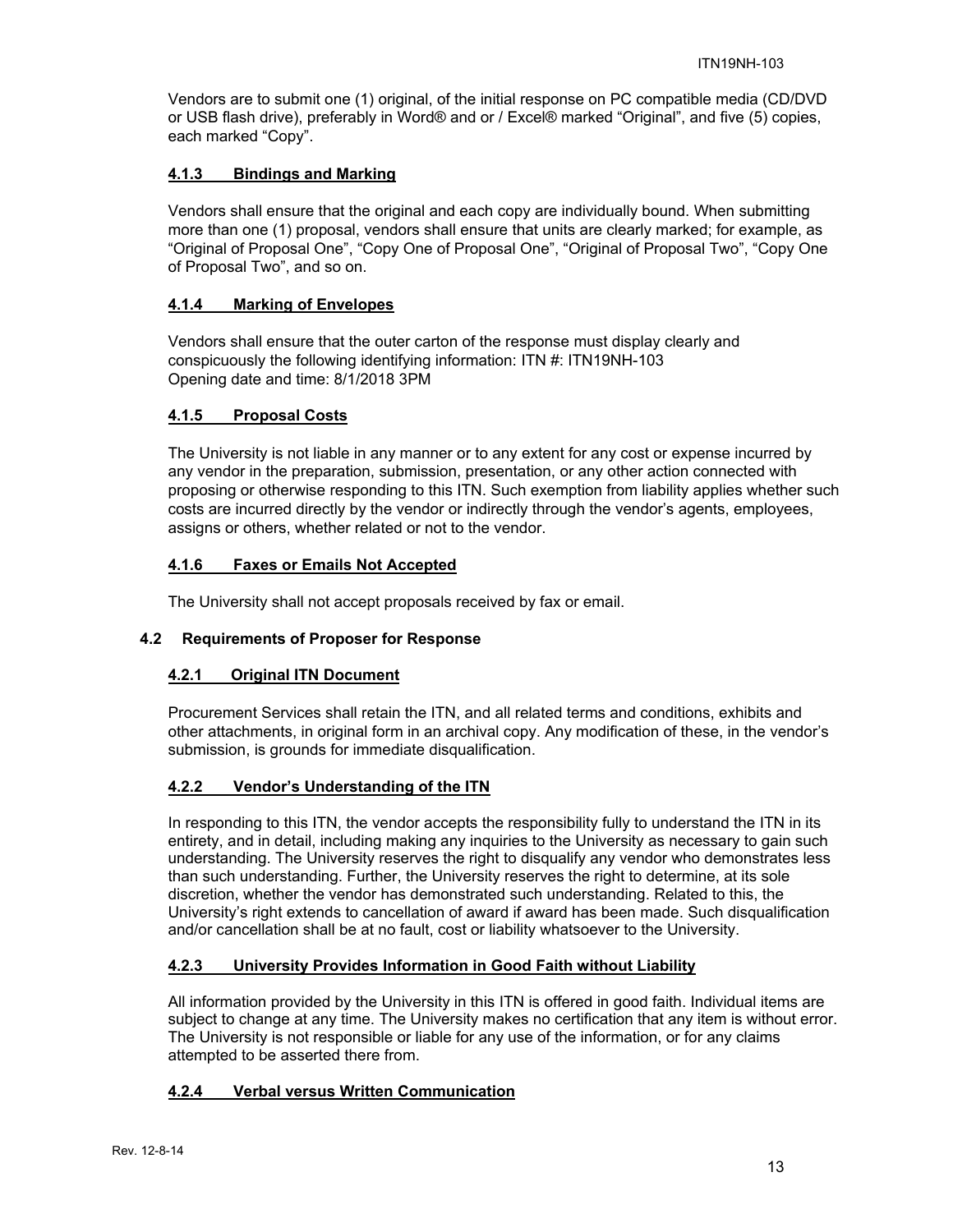Verbal communication shall not be effective unless formally confirmed in writing by the specified University Procurement staff in charge of managing this ITN's process. In no case shall verbal communication override written communication.

## **4.2.5 Questions, Communications and Inquires between the University and Vendors**

Vendor inquiries, questions and requests for clarification related to this ITN are to be directed, in writing, to:

> University of Florida Procurement Services 971 Elmore Drive Gainesville, FL 32611-5250

Attn: Nicola Heredia Telephone No: 352 294-1155 E-mail Address: nheredia@ufl.edu

Applicable terms and conditions herein shall govern communications and inquiries between the University and vendors, as they relate to this ITN.

**Informal communications** shall include, but are not limited to, requests from/to vendors or vendors' representatives of any kind or capacity, to/from any University employee or representative of any kind or capacity, with the exception of Procurement Services, for information, comments, speculation, etc. Inquiries for clarifications and information that will not require addenda may be submitted verbally to the Procurement Staff named, above, at any time.

**Formal communications** shall include but are not limited to the following.

 Questions concerning this ITN must be submitted in writing, and be received prior to 7/12/2018 5:00 PM/ET.

 Errors and omissions in this ITN and enhancements. Vendors shall bring to the University's attention any discrepancies, errors, or omissions that may exist within this ITN. Vendors shall recommend to the University any enhancements in respect to this ITN, which might be in the University's best interests. These must be submitted in writing and be received prior to 7/12/2018 5:00 PM/ET.

 Inquiries about technical interpretations must be submitted in writing, and be received prior to 7/12/2018 5:00 PM ET.

• Inquiries for clarifications/information that will not require addenda may be submitted verbally to the Procurement Staff named above at any time during this process.

- Verbal and/or written presentations and pre-award proposals under this ITN.
- Addenda to this ITN.

Informal communications shall cease on the date of distribution of this ITN and formal communications shall commence. On the date that the University completes the award process for this ITN and executes the resulting contract with the successful Vendor, informal communications may resume and formal communications must cease.

#### **4.2.6 Addenda and the University's Response to Communications from Vendor**

The University will make a good-faith effort to provide a written response to each question or request for clarification that requires addenda within five (5) University business days.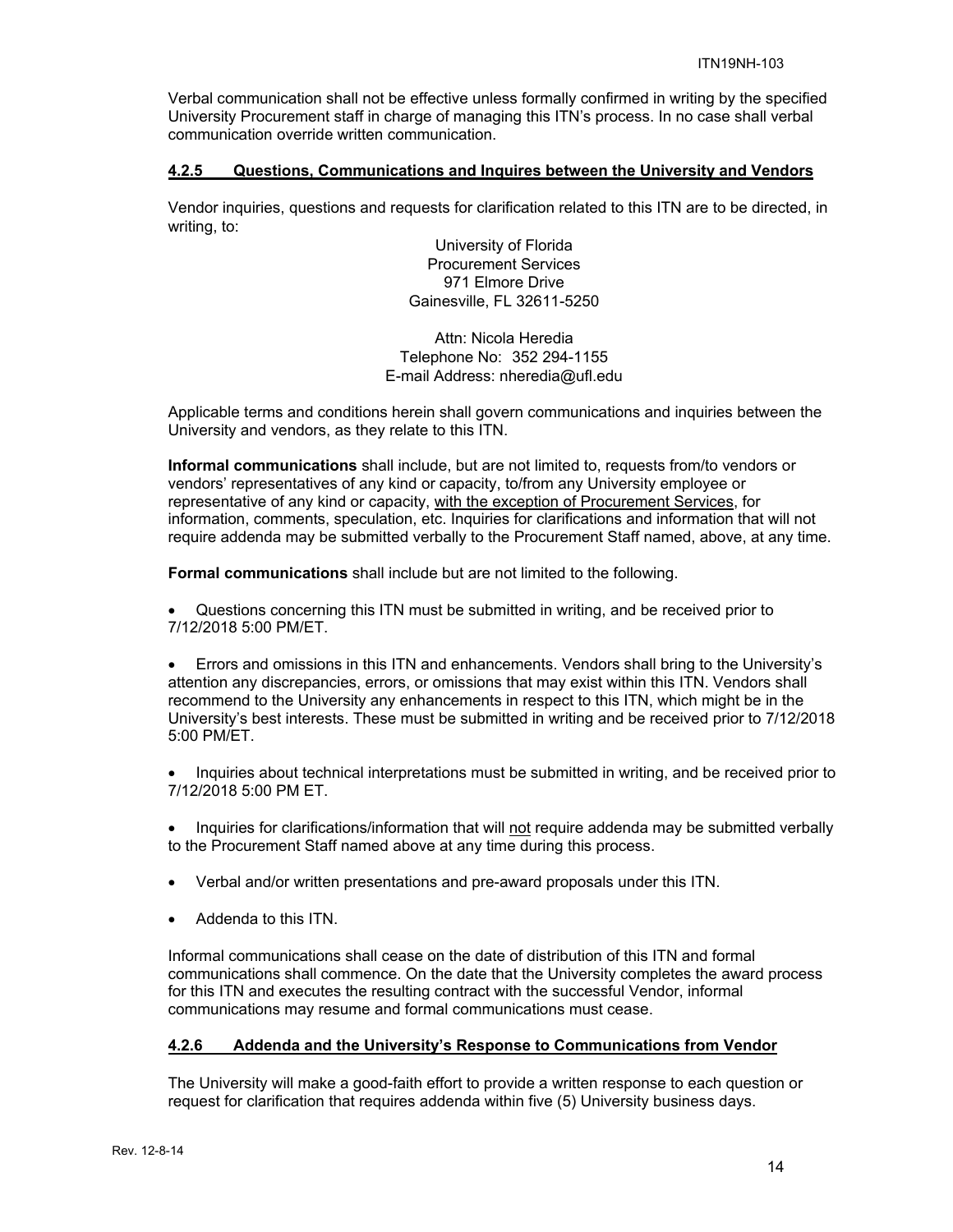## *All addenda will be posted to our web site only:*

https://procurement.ufl.edu/vendors/schedule-of-bids/

## *Vendors who want the addenda supplied to them in another form must notify the Procurement Staff listed in Section 4.2.5 above of that request. Otherwise, it will be the vendor's responsibility to check the web site for any additional information and addenda concerning this ITN.*

The University will not respond to any questions/requests for clarification that require addenda, if received by the University after **7/12/2018**.

#### **4.2.7 Pricing and/or Revenue Proposal**

Vendors shall indicate pricing and/or revenue offers in the appropriate spaces and/or areas provided in this ITN. Vendors shall ensure that any departure from this condition results in an offer that is clearly cross-referenced to the applicable sections within this ITN. For any material departure from this condition, vendors shall provide clear and unambiguous explanations how the departure relates in detail to the applicable sections within this ITN. If the vendor responds with an "All or None" proposal, it shall be clearly and unambiguously marked as such.

The University may presume and hold as the vendor's final offer all pricing and/or revenue offerings, whether stated as amounts or percentages, and/or whether or not offered on an all-ornone basis, if not specified by the vendor. The University may accept or reject in part or entirely the vendor's pricing and/or revenue offerings when such offerings are not on an all-or-none basis. The University prohibits the changing of pricing and/or revenue proposals after the ITN closing date and time. Unless otherwise specifically proposed by the vendor, the University reserves the right to hold such pricing and/or revenue proposal as effective for the entire intended contract term. The University may prescribe the manner and method by which pricing and/or revenue offerings shall be communicated in the vendor's proposal. The University may reject any proposal in which the pricing and/or revenue offering does not conform to such prescribed manner and method.

## **4.2.8 Revisions to the ITN**

The University may revise any part of this ITN for any reason by issuing addenda. The University will communicate additional information and addenda to this ITN by posting them on our web site.

#### https://procurement.ufl.edu/vendors/schedule-of-bids/

#### **Vendors that want the revisions supplied to them in another way must notify the Procurement Staff listed in this document of that request. Otherwise, it will be the vendor's responsibility to check the web site for any additional information and addenda concerning this ITN.**

Vendors are responsible for the information contained in such addenda, whether or not they acknowledge receipt. The University is under no obligation to communicate such addenda to vendors who notify the University that they will not be responding this ITN. The University may determine whether an addendum will be considered as part of this ITN and/or as part of any contract resulting there from. The University shall reject vendors' responses to addenda if such responses are received after the ITN closing date and time.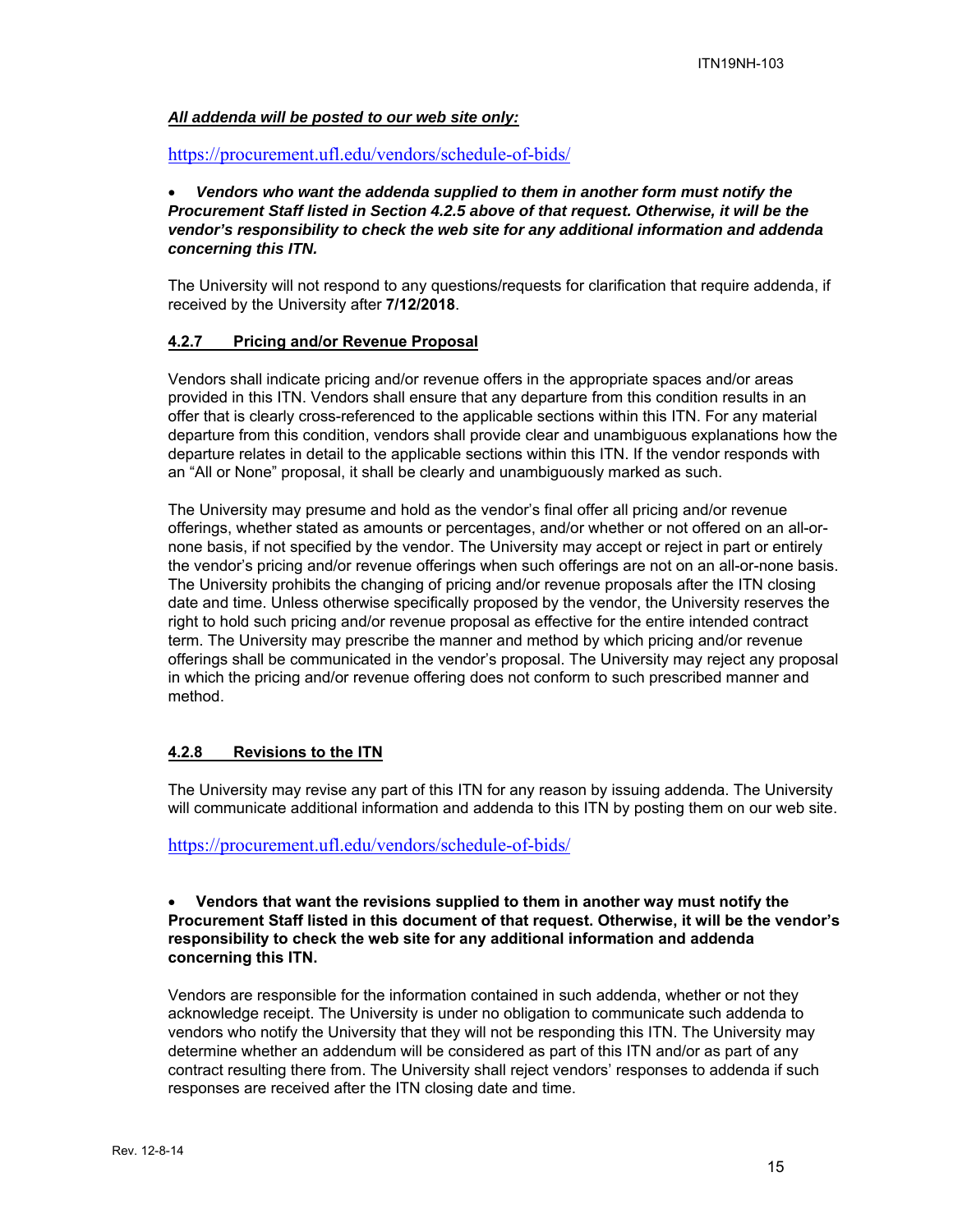# **4.2.9 Attention to Terms and Conditions**

Vendors are cautioned to thoroughly understand and comply with all matters covered under the Terms and Conditions section of this ITN. The successful Vendor is expected to enter into a form of agreement. The University agreement terms and conditions included in this ITN are intended to be incorporated into this agreement. PROPOSALS THAT ARE CONTINGENT UPON ANY CHANGES TO THESE TERMS AND CONDITIONS MAY BE DEEMED TO BE NON-RESPONSIVE AND MAY BE REJECTED (within the University's sole discretion).

# **4.2.10 Required Signature**

The University may reject any vendors' response if it is not signed as indicated and/or required by the areas, spaces, or forms provided within this ITN.

# **4.2.11 Authority to Negotiate**

Representatives of the vendor(s) selected to participate in oral negotiation(s) shall be first required to submit written authorization from the company CEO or CFO attesting to the fact that the company's lead negotiator is authorized to bind the company to the terms and conditions agreed to during negotiations and as contained in the vendor's best and final offer. The provision of such authorization shall be a prerequisite to continuation in the ITN process. The University shall not enter into extensive contract negotiations with the selected vendor(s) after the negotiation process has been completed. If the University determines that a company awarded a contract based on this ITN does not honor all aspects of the agreement reached during the negotiations in the best and final offer, the University reserves the right to immediately cancel the award, and to place the company on the University's suspended vendor list.

Company negotiators must enter the negotiations prepared to speak on behalf of the vendor's company. The University reserves the right to immediately terminate negotiations with any company whose representatives are not empowered to, or who will not, make decisions during the negotiation session. Vendors are reminded that the University may elect not to solicit a best and final offer from any company whose representative(s) have been unable or unwilling to commit to decisions reached during the verbal negotiation process.

# **4.2.12 Collusion Prohibited**

In connection with this ITN, vendor collusion with other vendors or employees thereof, or with any employee of the University, is prohibited and may result in vendor disqualification and/or cancellation of award. Any attempt by the vendor, whether successful or not, to subvert or skirt the principles of open and fair competition may result in vendor disqualification and/or cancellation of award. Such disqualification and/or cancellation shall be at no fault or liability whatsoever to the University.

# **4.2.13 Improper Business Relationships/Conflict of Interest Prohibited**

In connection with this ITN, each vendor shall ensure that no improper, unethical, or illegal relationships or conflict of interest exists between or among the vendor, the University, and any other party to this ITN. The University reserves the right to determine the materiality of such relationships, when discovered or disclosed, whether intended or not; and to decide whether or not vendor disqualification and/or cancellation of award shall result. Such disqualification and/or cancellation shall be at no fault or liability whatsoever to the University.

# **4.2.14 Corrections, Changes, and Providing Information on Forms within the ITN**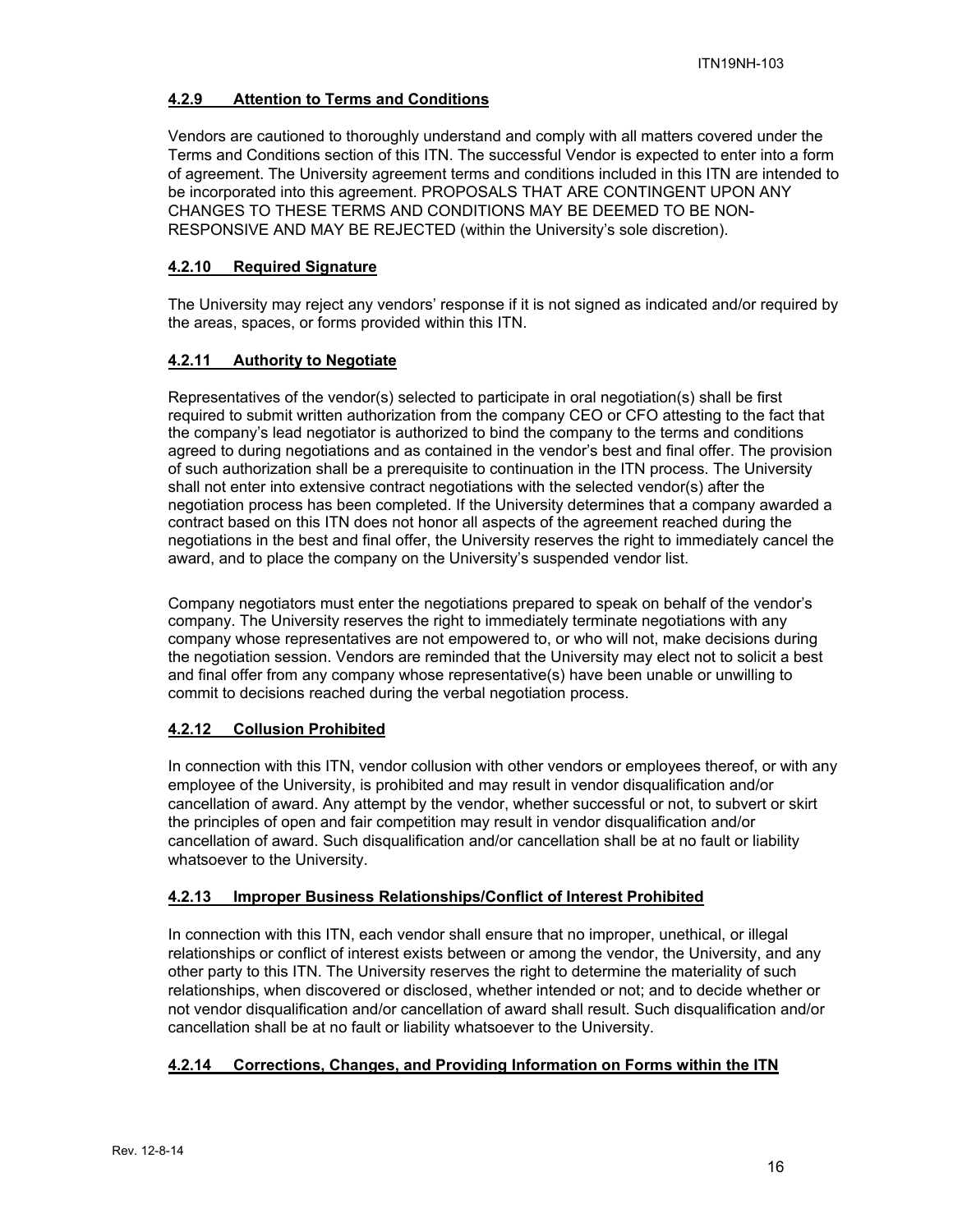Vendors shall ensure that an authorized individual initials each correction using pen and ink. Vendors shall use pen and ink or typewriter in providing information directly on pages, or copies thereof, contained within this ITN.

## **4.2.15 Intentionally omitted**

## **4.2.16 Anti-Kickback**

In compliance with FAR 52.203-7, the University has in place and follows procedures designed to prevent and detect violations of the Anti-Kickback Act of 1986 in its operations and direct business relationships.

## **4.2.17 Withdrawal of ITN**

Vendors may withdraw their proposals any time prior to the ITN closing date. Vendors may request to withdraw their proposals after the ITN closing date and time prior to selection and notice of award. The University shall have sole authority to grant or deny such a request. In the event the University grants such a request, it may withhold issuing future ITN's to such vendors.

## **4.2.18 University's Right to Use Vendor's Ideas/Proprietary Information**

**If the vendor needs to submit proprietary information with the proposal, the vendor shall ensure that it is enclosed in a separate envelope from the proposal and that it is clearly designated and conspicuously labeled as such.** Vendors who submit responses with information noted as proprietary may be asked to substantiate why the information is proprietary or is otherwise exempt from a public records request under Florida Law.

Selection or rejection of the proposal shall not affect the University's right of use. Provided, however, that the University will, in good faith, honor any vendor information that is clearly designated and conspicuously labeled as proprietary when the University concurs that the information is proprietary, and that trade secrets or other proprietary data contained in the proposal documents shall be maintained as confidential in accordance with procedures promulgated by the Procurement Staff and subject to limitations in Florida or Federal law. Pricing information cannot be considered proprietary. The University shall not be liable in any manner or in any amount for disclosing proprietary information if such information is not clearly so designated and conspicuously so labeled. The University shall likewise not be liable if it did not know or could not have reasonably known that such information was proprietary.

Should a request be made of the University for access to the information designated confidential or trade secret by the bidder and, on the basis of that designation, the University denies the request, the bidder may be responsible for all legal costs necessary to defend such action if the denial is challenged in a court of law.

# **5.0 DEFINITIONS**

#### **5.1 Agreement/Contract**

All types of agreements entered into by the University of Florida, regardless of what they may be called, for the procurement of materials, services or construction, or the disposal of materials. Meaning is interchangeable.

#### **5.2 Customer**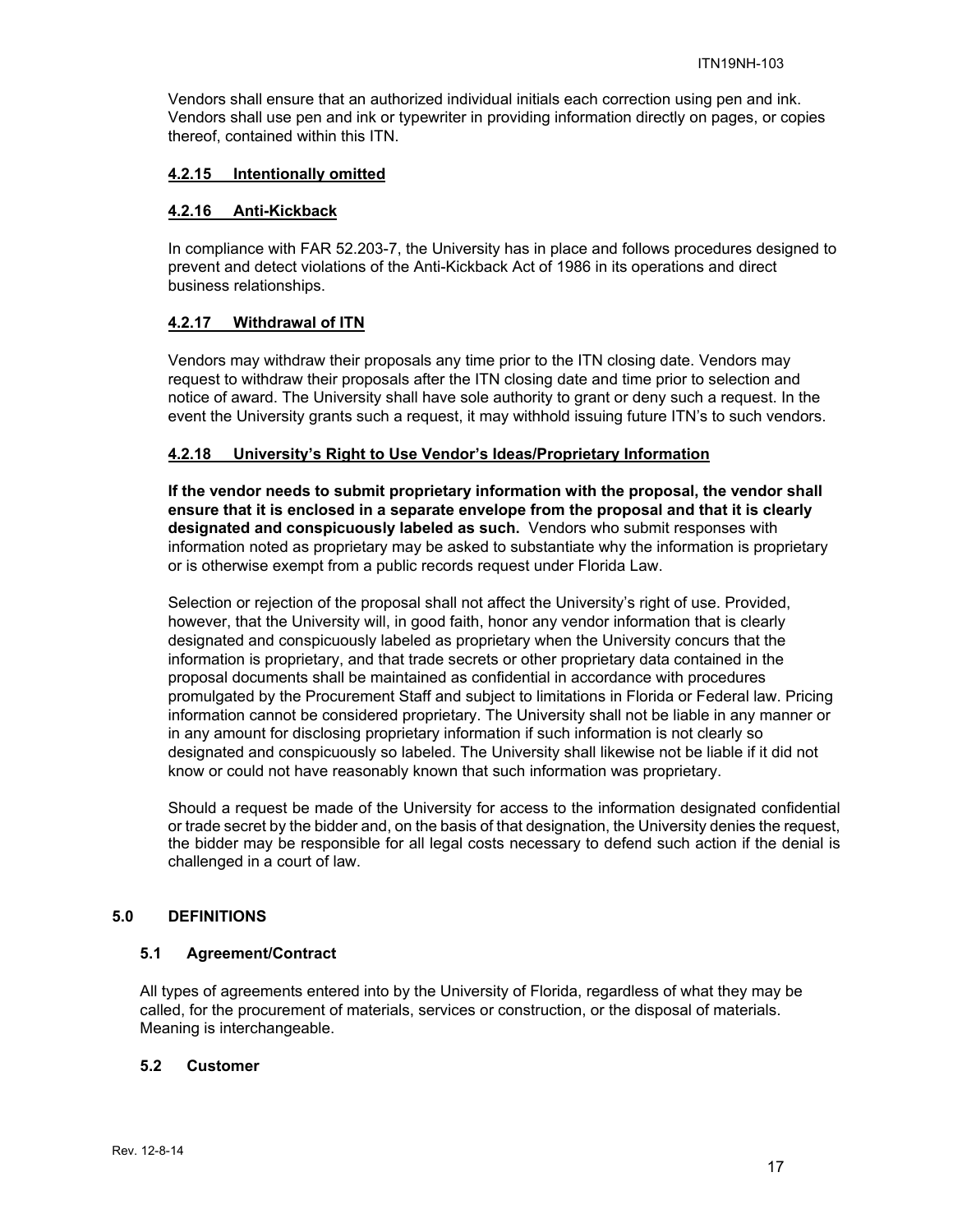Unless otherwise implied by the context of the specific provision within this ITN, "Customer" means a customer of the vendor, other than the University.

## **5.3 May, Should**

Indicates something that is not mandatory, but permissible, recommended, or desirable.

#### **5.4 Must, Shall, Will**

Indicates a mandatory requirement. Failure to meet these mandatory requirements may result in rejection of your proposal as non-responsive.

#### **5.5 Proposal**

The entirety of the vendor's responses to each point of this ITN, including any and all supplemental offers or information not explicitly requested within this ITN.

#### **5.6 Proprietary Information**

Information held by the owner that if released to the public or anyone outside the owner's organization, would be detrimental to its interests. It is an issue of fact rather than opinion. Pricing and/or revenues cannot be considered proprietary.

## **5.7 Provider**

Any entity responding to this ITN, or, if selected, the vendor entering into a contract with University.

## **5.8 Invitation to Negotiate (ITN)**

A competitive negotiation process. It is not to be confused with an Invitation to Bid (ITB), in which goods or services are precisely specified and price is substantially the only competitive factor. This ITN provides the University the flexibility to negotiate to arrive at a mutually agreeable relationship. Price will be considered, but will not be the only factor of evaluation.

#### **5.9 Respondent**

Any entity responding to this ITN, or, if selected, the vendor entering into a contract with University.

#### **5.10 Response**

Same as Proposal

#### **5.11 Successful Vendor**

Any entity responding to this ITN, or, if selected, the vendor entering into a contract with University.

#### **5.12 Supplement Agreement**

Any supplement terms and conditions agreed to by the parties in writing taking precedence over all other documents governing the transaction.

#### **5.13 Supplier**

Any entity responding to this ITN, or, if selected, the vendor entering into a contract with University.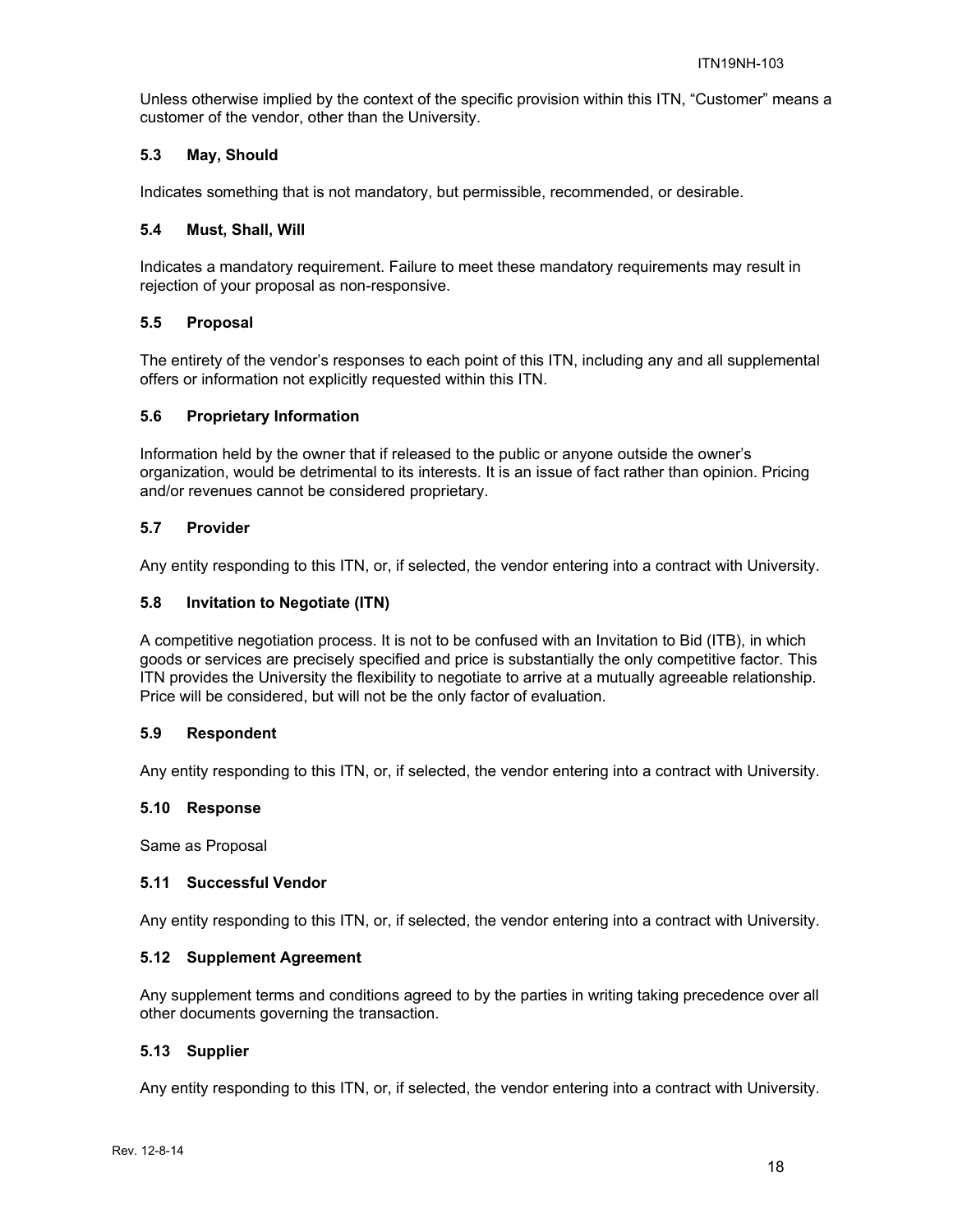# **5.14 University of Florida, UF or University**

Same as The University of Florida Board of Trustees, a public body corporate of the State of Florida; throughout the document the term UF, University and University of Florida is used interchangeably.

## **5.15 Vendor**

Any entity responding to this ITN, or, if selected, the vendor entering into a contract with University.

## **5.16 Vendor's Proposal**

Same as Proposal

## **5.17 Vendor's Response**

Same as Proposal

## **6.0 AGREEMENT TERMS AND CONDITIONS**

The following are the Terms and Conditions that will become part of any Agreement consummated between the University and the Successful Vendor and are not subject to negotiation or alteration by the Successful Vendor. Therefore, the Successful Vendor will be expected to execute an Agreement containing the provisions set forth in this section, or substantially similar provisions as University deems prudent or necessary. This list of provisions is not exhaustive or indicative of every provision that will be contained in the Agreement, but rather identifies particular terms and conditions of which the vendor should be aware. In the event of a conflict between any provisions contained in any of the documents governing this transaction, the following shall be the order of precedence: Agreement; Invitation to Negotiate; Proposal.

## **6.1 Actions of Successful Vendor**

The University is under no obligation whatsoever to be bound by the actions of any Successful Vendor with respect to third parties. The Successful Vendor is not a division or agent of the University.

# **6.2 Advertising**

The Successful Vendor shall not advertise or publish information concerning the Agreement without prior written consent of the University. The University shall not unreasonably withhold permission.

## **6.3 Americans with Disabilities Act**

The Successful Vendor shall comply with all applicable provisions of the Americans with Disabilities Act and applicable federal regulations under the act.

#### **6.4 Certification**

By signature on the "Proposal Certification" form included under Section 7.0, the Vendor certifies that the submission on the proposal did not involve collusion or other anti-competitive practices. The Vendor has not given, offered to give, nor intends to give at any time hereafter any economic opportunity, future employment, gift, loan, gratuity, special discount, trip, favor, or service to a public servant in connection with the submitted proposal. In addition, Vendor certifies whether or not an employee of the University has, or whose relative has, a substantial interest in any Agreement subsequent to this ITN. Vendor also certifies their status with regard to debarment, or suspension by any federal entity.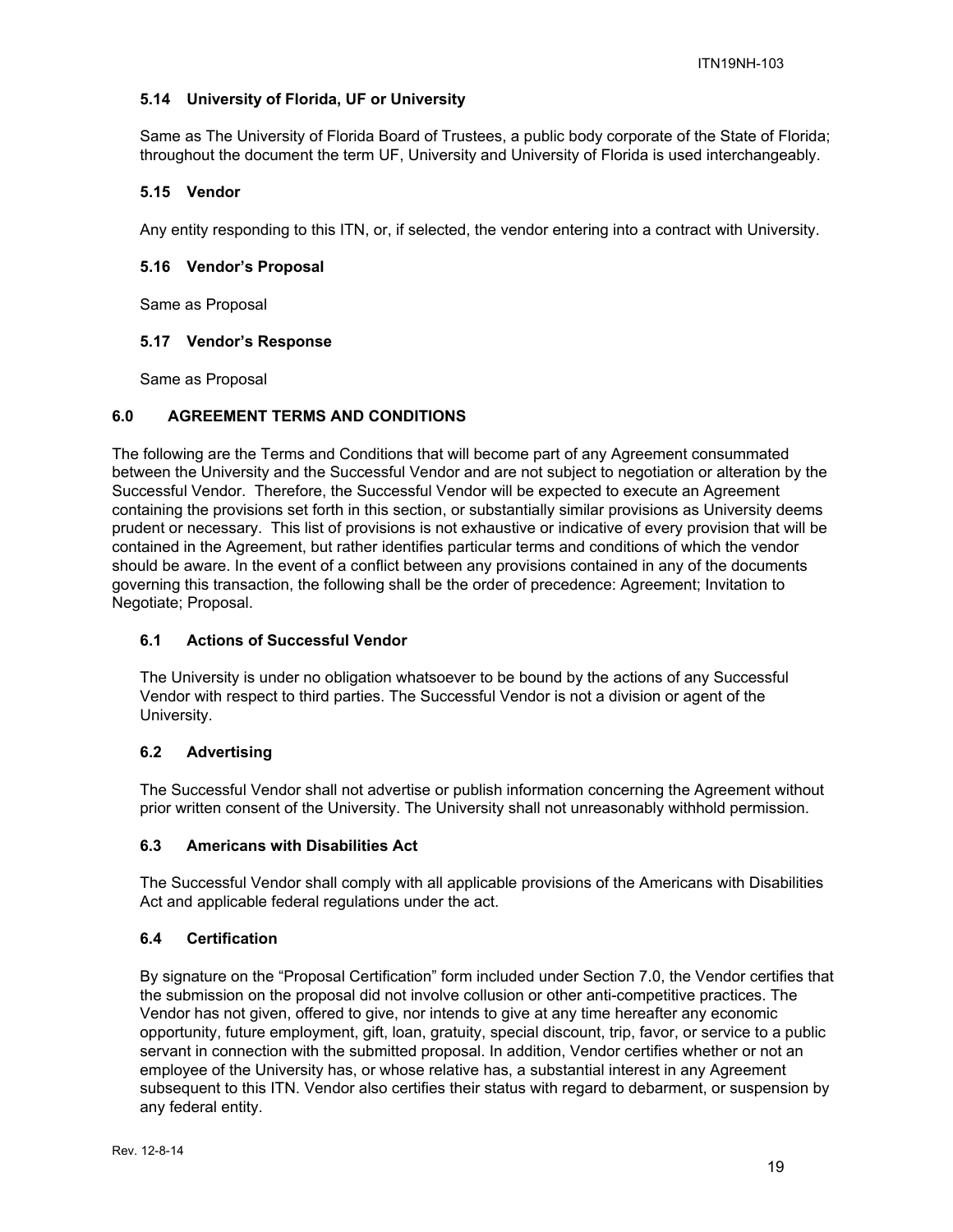Failure to provide a valid signature affirming the stipulations required by this clause shall result in the rejection of the submitted proposal and, if applicable, any resulting Agreement. Signing the certification with a false statement shall void the proposal and, if applicable, any resulting Agreement. Any resulting Agreement may be subject to legal remedies provided by law. Vendor agrees to promote and offer to the University only those services and/or materials as stated in and allowed for under resulting Agreement(s).

## **6.5 Conflict of Interest**

The award hereunder is subject to the provisions of Chapter 112, F.S. Vendors must disclose with the proposal the name of any officer, director, or agent who is also an employee of the University of Florida. Further, all Vendors must disclose the name of any University employee who owns, directly or indirectly, an interest of five percent (5%) or more in the Vendor's firm or any of its branches.

## **6.6 Discrimination**

An entity or affiliate who has been placed on the discriminatory list may not submit a bid on a contract to provide goods or services to a public entity, may not submit a bid on a contract with a public entity for the construction or repair of a public building or public work, may not submit proposals on leases of real property to a public entity, may not award or perform work as a Vendor, supplier, subcontractor or consultant under contract with any public entity, and may not transact business with any public entity.

# **6.7 Drug Free Workplace**

The Successful Vendor agrees that in the performance of the Agreement, neither the Successful Vendor nor any employee of the Successful Vendor shall engage in the unlawful manufacture, distribution, dispensing, possession, or use of a controlled substance in conducting any activity covered by the Agreement. The University reserves the right to request a copy of the Successful Vendor's Drug Free Workplace Policy. The Successful Vendor further agrees to insert a provision similar to this statement in all subcontracts for services required.

# **6.8 Equal Opportunity Statement**

The State Universities have established equal opportunity practices which conform to both the spirit and the letter of all laws against discrimination and prohibit discrimination based on race, creed, color, sex, age, national origin, marital status or religion. To be considered for inclusion as a supplier under this agreement, the vendor commits to the following:

A. The provisions of Executive Order 11246, September 24, 1966, and the rules, regulations, and relevant orders of the Secretary of Labor are applicable to each order placed against this agreement regardless of value.

B. If the vendor expects to receive \$10,000 in orders during the first 12 months of this agreement, a complete certificate of non-segregated facilities shall be attached to the proposal response.

C.If the vendor expects to receive \$50,000 in orders during the first 12 months of this agreement and employs more than 50 people, standard form 100 (EEOO-1) must be filed prior to March 1 of each year.

D. If the vendor expects to receive \$50,000 in orders during the first 12 months and employs more than 50 people, a written program for affirmative action compliance must be maintained by the vendor, subject to review upon request by the user agencies of this agreement.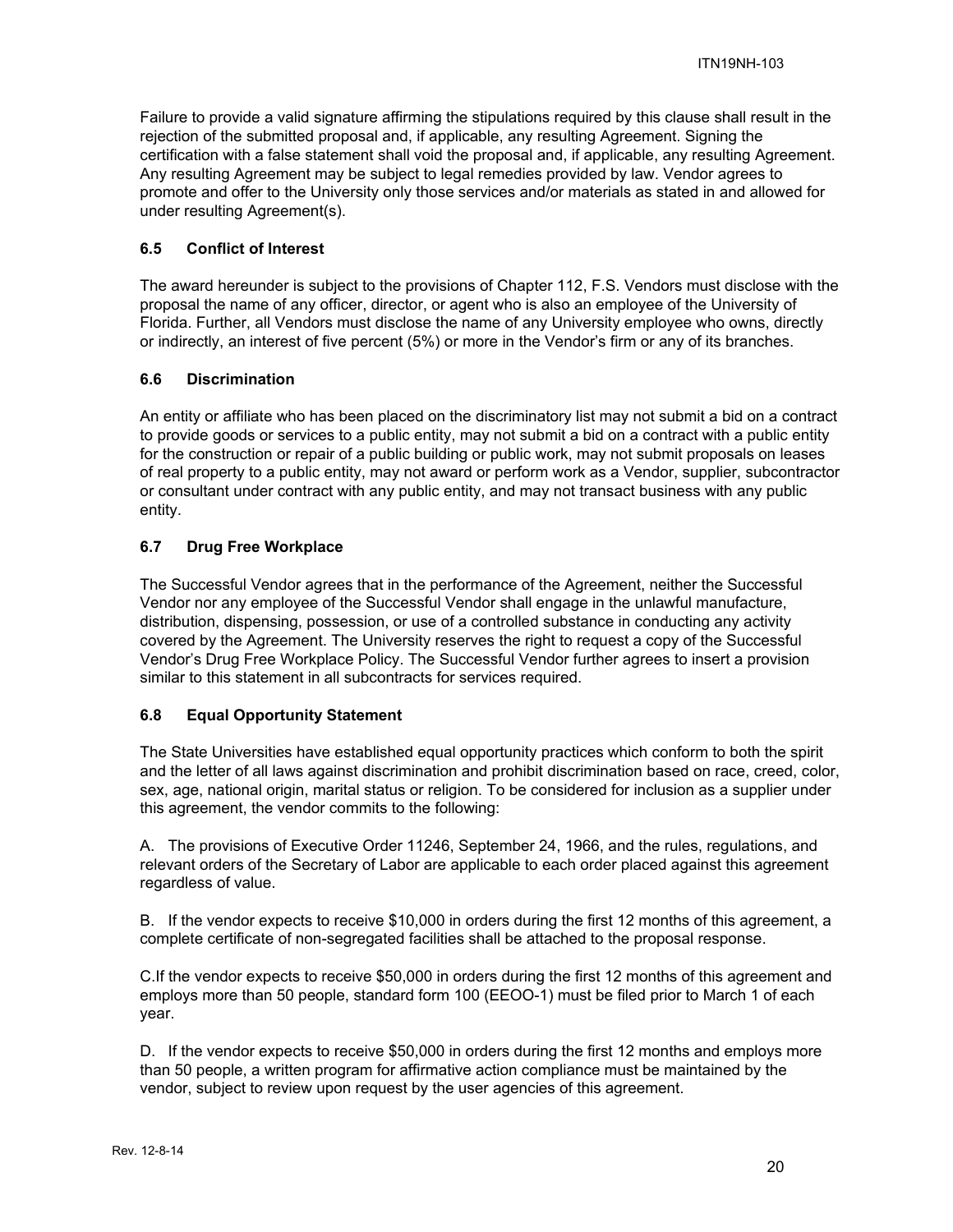If you have already complied with the above, please indicate

# **6.9 Federal, State, and Local Laws and Regulations**

Successful Vendor is solely responsible for complying with all laws, ordinances, and regulations including but not limited to, those relating to taxes, licenses and permits, as they may apply to any matter under this ITN. The Successful Vendor must demonstrate that they are duly licensed by applicable regulatory bodies during the performance of the Agreement. Prior to the commencement of Agreement, the Successful Vendor shall be prepared to provide evidence of such licensing as may be requested by the University. Successful Vendor shall, at no expense to the University, procure and keep in force during the entire period of the Agreement all such permits and licenses.

## **6.10 Inspection, Audit and Reporting**

All books, accounts, reports, files and other records relating to the Agreement shall be subject at all reasonable times to inspection and audit by the University of Florida.

Vendor and University will work together to create reports as University deems necessary and compatible with vendor systems.

## **6.11 Liens**

Each Successful Vendor shall keep the University free and clear from all liens asserted by any person or entity for any reason arising out of the furnishing of services or materials by or to the Successful Vendor.

## **6.12 Modifications**

The Agreement can be modified or rescinded only by a writing signed by both parties or their duly authorized agents.

#### **6.13 Non-Discrimination**

The parties agree to be bound by applicable state and federal rules governing Equal Employment Opportunity and Non-Discrimination.

#### **6.14 Ownership of Documents**

All drawings, maps, sketches, documents, records, programs, data base, reports and other data developed or purchased, under this Agreement for or at the University's expense shall be and remain the University's property, without restriction, reservation or qualifications. The Successful Vendor may retain copies necessary for recordkeeping documentation and all such other business purposes related to the Agreement. All materials and products produced shall be provided to the University upon expiration of this Agreement.

#### **6.15 Sales and Use Tax**

The Successful Vendor agrees to comply with and to require all of his subcontractors to comply with all the provisions of applicable law. The Successful Vendor further agrees to indemnify and hold harmless the University from any and all claims and demands made against it by virtue of the failure of the Successful Vendor or any subcontractors to comply with the provisions of any and all said laws. The University is exempt from state sales and use tax.

#### **6.16 Sexual Harassment**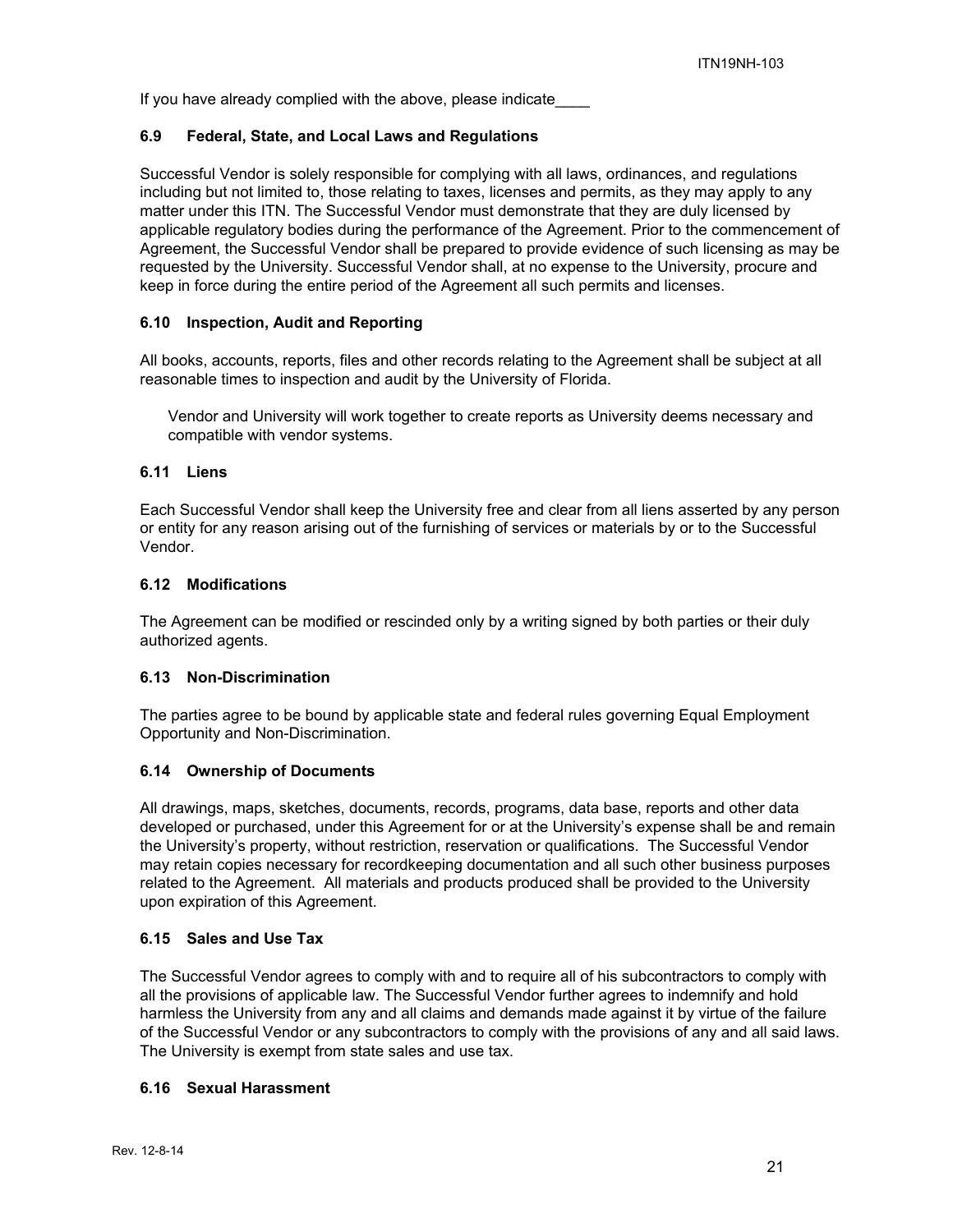Federal law and the policies of the University prohibit sexual harassment of University employees or students. Sexual harassment includes any unwelcome sexual advance toward a University employee or student, any request for a sexual favor from a University employee or student, or any other verbal or physical conduct of a sexual nature that is so pervasive as to create a hostile or offensive working environment for University employees, or a hostile or an offensive academic environment for University students. University vendors, subcontractors and suppliers for this project are required to exercise control over their employees so as to prohibit acts of sexual harassment of University employees and students. The employer of any person who the University, in its reasonable judgment, determines has committed an act of sexual harassment agrees as a term and condition of the Agreement to cause such person to be removed from the project site and from University premises and to take such other action as may be reasonably necessary to cause the sexual harassment to cease.

# **6.17 Small Business Program**

University is an equal opportunity institution and, as such, encourages the use of small businesses, including women and minority-owned small businesses in the provision of goods and services. Small businesses should have a fair and equal opportunity to compete for dollars spent by the University. Competition ensures that prices are competitive and a broad vendor base is available. . **Vendors are encouraged to get certified by the State of Florida** if they are minority-owned, woman-owned or veteran-owned:

http://www.dms.myflorida.com/agency\_administration/office\_of\_supplier\_diversity\_osd/get\_certified

Vendor shall use good faith efforts to ensure opportunities are available to small businesses, including women and minority-owned businesses. For questions about the University's Small Business Program contact Director of Small Business and Vendor Diversity, 352-392-0380, https://sbvdr.admin.ufl.edu/

## **6.18 Tobacco Free Campus Policy**

The University of Florida campus is a tobacco-free campus. This policy was effective as of July 1, 2010. The use of cigarettes or other tobacco products in UF buildings, parking lots, or in vehicles in these areas is prohibited. The successful vendor is expected to respect this smoke free policy and fully comply with it.

# **6.19 Sustainability Preferences**

The University's Procurement directives support the purchase of products that will minimize any negative environmental impacts of our work. In order to facilitate a healthy market in sustainable products, all parties involved in the procurement and utilization of materials must engage in both waste recycling and the initial purchase of products containing recycled content. It is in the interest of public health, safety and welfare and the conservation of energy and natural resources to use and promote environmentally responsible products, as well as energy efficient fixtures, appliances and mechanical equipment used in new construction and retrofit of University facilities.

# **6.20 Assignment-Delegation**

No right or interest in the Agreement shall be assigned or delegation of any obligation made by Successful Vendor without written permission of the University. Any attempted assignment or delegation by Successful Vendor shall be wholly void and totally ineffective for all purposes unless made in conformity with this paragraph.

# **6.21 Assignment of Anti-Trust Overcharge Claims**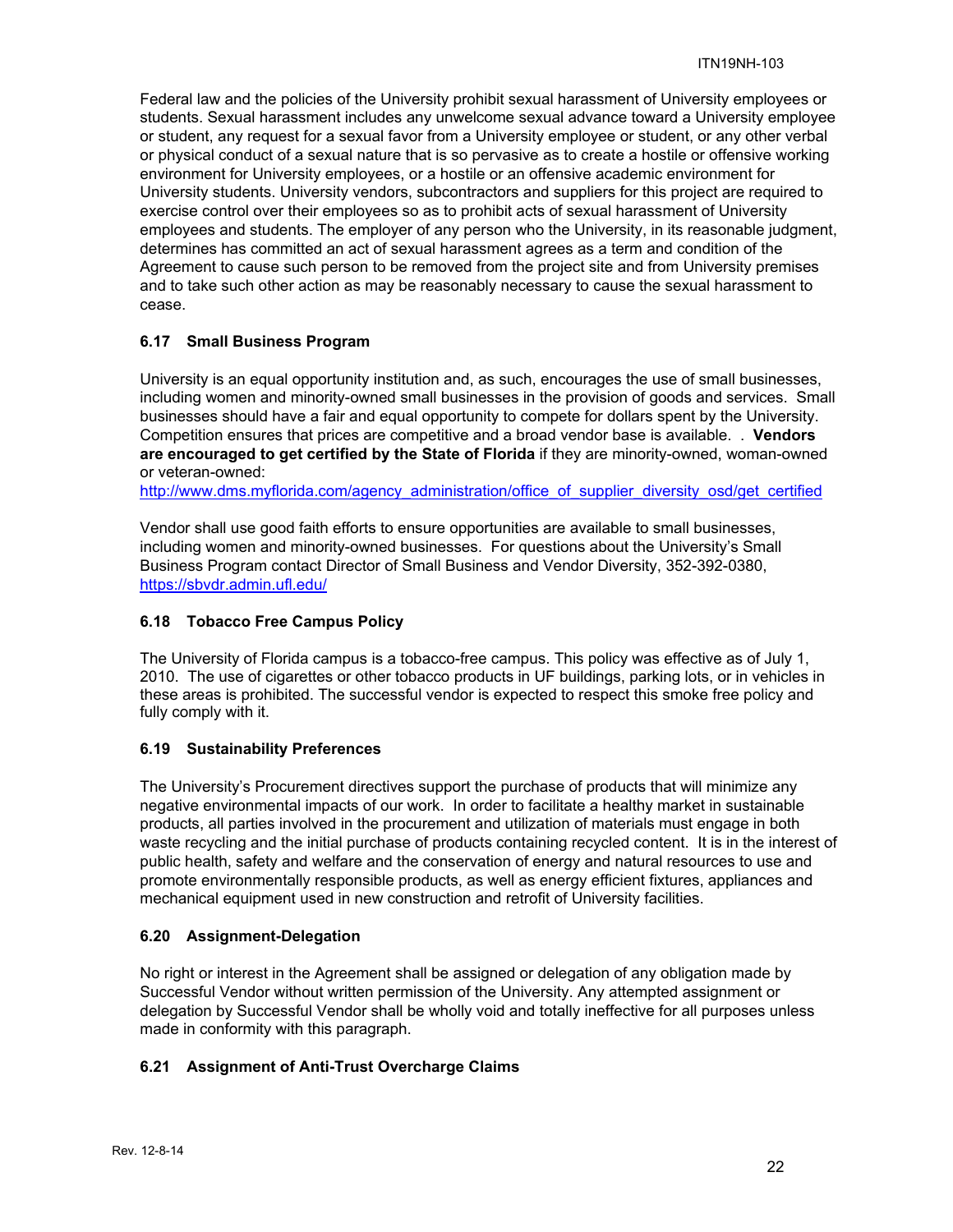The parties recognize that in actual economic practice overcharges resulting from anti-trust violations are in fact borne by the ultimate purchaser; therefore, Successful Vendor hereby assigns to the University any and all claims for such overcharges.

# **6.22 Date for Reckoning Prompt-Payment Discount**

For purposes of determining whether a prompt-payment discount, if applicable, may be taken by the University, the starting date of such reckoning period shall be the later of the date of a properly executed invoice or the date of completion of service and/or delivery of product.

# **6.23 Force Majeure**

In the event compliance with any obligation under this Agreement is impractical or impossible due to any Event of Force Majeure, then the time for performance of such obligation shall be extended for a period equivalent to the duration of the Event of Force Majeure. The provisions of this section shall not operate to excuse either party's inability to perform its obligations hereunder because of inadequate finances. "Event of Force Majeure:" means any strike, lockout, labor dispute, embargo, flood, earthquake, storm, dust storm, lightning, fire, epidemic, act of God, war, national emergency, civil disturbance or disobedience, riot, sabotage, terrorism, restraint by governmental order or any other occurrence beyond the reasonable control of the party in question.

# **6.24 Intentionally omitted**

# **6.25 Indemnification/Hold Harmless; Liability**

The Successful Vendor shall indemnify, defend, and hold harmless the University of Florida Board of Trustees, the University of Florida, the State of Florida and the Florida Board of Governors, and their respective officers, agents, and employees, against and from any and all claims, demands, suits, actions, proceedings, loss, cost, and damages of every kind and description, including attorneys' fees and/or litigation expenses, which may be brought or made against or incurred on account of loss of or damage to any property or for injuries to or death of any person, caused by, arising out of, or contributed to, in whole or in part, by reasons of any act, omission, professional error, fault, mistake, or negligence of Successful Vendor, its employees, agents, representatives, or subcontractors, their employees, agents, or representatives in connection with or incident to the performance of the Agreement. Successful Vendor's obligation under this provision shall not extend to any liability caused by the sole negligence of the University Of Florida Board Of Trustees, University, or its officers, agents, and employees. Such indemnification shall specifically include infringement claims made against any and all intellectual property supplied by Successful Vendor and third party infringement under the Agreement.

The University, as a public entity, is protected by sovereign immunity from tort liability, subject to a limited statutory waiver. The University will not agree to (i) indemnify or hold harmless any vendor; (ii) be liable for vendor's attorneys' fees under any circumstances; or (iii) binding arbitration. The Agreement shall not be construed or interpreted as (i) denying to either party any remedy or defense available to such party under the laws of the State of Florida; (ii) the consent of University or the State of Florida or their agents and agencies to be sued; or (iii) a waiver of either University's or the State of Florida's sovereign immunity beyond the limited waiver provided in section 768.28, Florida Statutes.

# **6.26 Insurance Requirements**

The Successful Vendor shall purchase from and maintain with a company or companies, lawfully authorized to do business in Florida and acceptable to the University, such insurance as will protect the Successful Vendor from claims arising out of or resulting from the Successful Vendor's operations under the Agreement and for which the Successful Vendor may be legally liable, whether such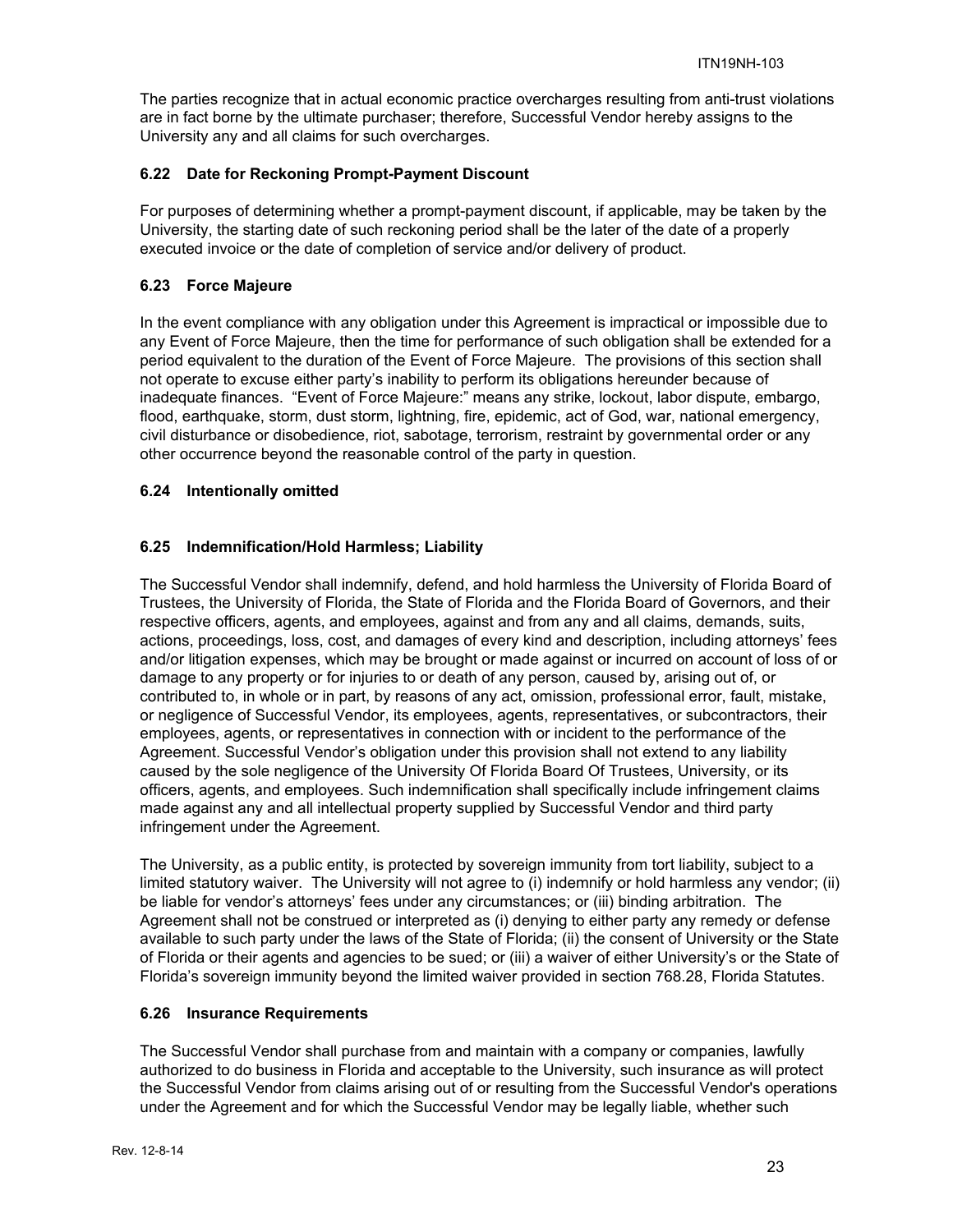operations be by the Successful Vendor or by their subcontractors or by anyone directly or indirectly employed by any of them, or by anyone for whose acts any of them may be liable. All insurance policies shall be issued and countersigned by representatives of such companies duly authorized for the State of Florida and shall be written on ISO standard forms or their equivalents. The Successful Vendor shall file with the University Certificates of Insurance prior to the commencement of this Agreement and shall file Certificates of Insurance evidencing the renewal of such policies at least thirty (30) days prior to the date that each applicable insurance policy is scheduled to expire. *Please note that the University of Florida must be named "additional insured" on automobile and general liability policies.*

General Liability Insurance – The Successful Vendor shall provide the ISO Commercial General Liability policy for general liability coverage's for limits of not less than of \$1,000,000 per occurrence. Coverage shall be maintained without interruption from date of commencement of work until date of final payment.

Worker's Compensation - The Successful Vendor shall secure and maintain for the life of this Agreement, valid Worker's Compensation Insurance as required by Chapter 440, Florida Statutes (if applicable.)

Automobile Liability - The Successful Vendor shall secure and maintain, during the life of this Agreement, Automobile Liability insurance on all vehicles against bodily injury and property damage in at least the amount of \$100,000.00 per person, \$500,000.00 per occurrence.

# **6.27 Protection of Property**

The Successful Vendor shall at all times guard against damage or loss to the property of the University or of others or vendors and shall be held responsible for replacing or repairing any such loss or damage. The University may withhold payment or make such deductions as deemed necessary to insure reimbursement or replacement for loss or damage to property through negligence of the Successful Vendor or their agents. The Successful Vendor shall provide all barricades and take all necessary precautions to protect buildings and personnel.

# Intellectual Property

- A. All works that are created pursuant to this contract ("Works") are works made for hire, and all rights and privileges attendant to the Works belong exclusively to the University. If a court of competent jurisdiction determines that any Work does not constitute a work made for hire, the Contractor hereby assigns to the University for no additional consideration all rights and privileges the Contractor has in the works, including all intellectual property rights, specifically those under copyright law.
- B. Paragraph A does not apply to Works that are not created through performance under this Contract ("Pre-existing works"). With respect to Pre-existing works used by the Contractor in performance of this Contract, the Contractor shall obtain for the University at no additional charge a license to use Pre-existing works for the uses intended under this Contract, including the right to make derivative works. Paragraph A does apply, however, to any Works that are derivative of Pre-existing works.
- C. The Contractor warrants that it has full power and authority to transfer the rights granted by this Contract to the University and that use of the works by the University does not constitute an infringement or other violation of any copyright, trade secret, trademark, patent, non-disclosure, or other rights of any third party.
- D. Title and all rights and privileges to all graphics and material provided to the Contractor by the University in connection with this Contract remain the exclusive property of the University of Florida. The Contractor does not receive any title, rights, or privileges in those graphics or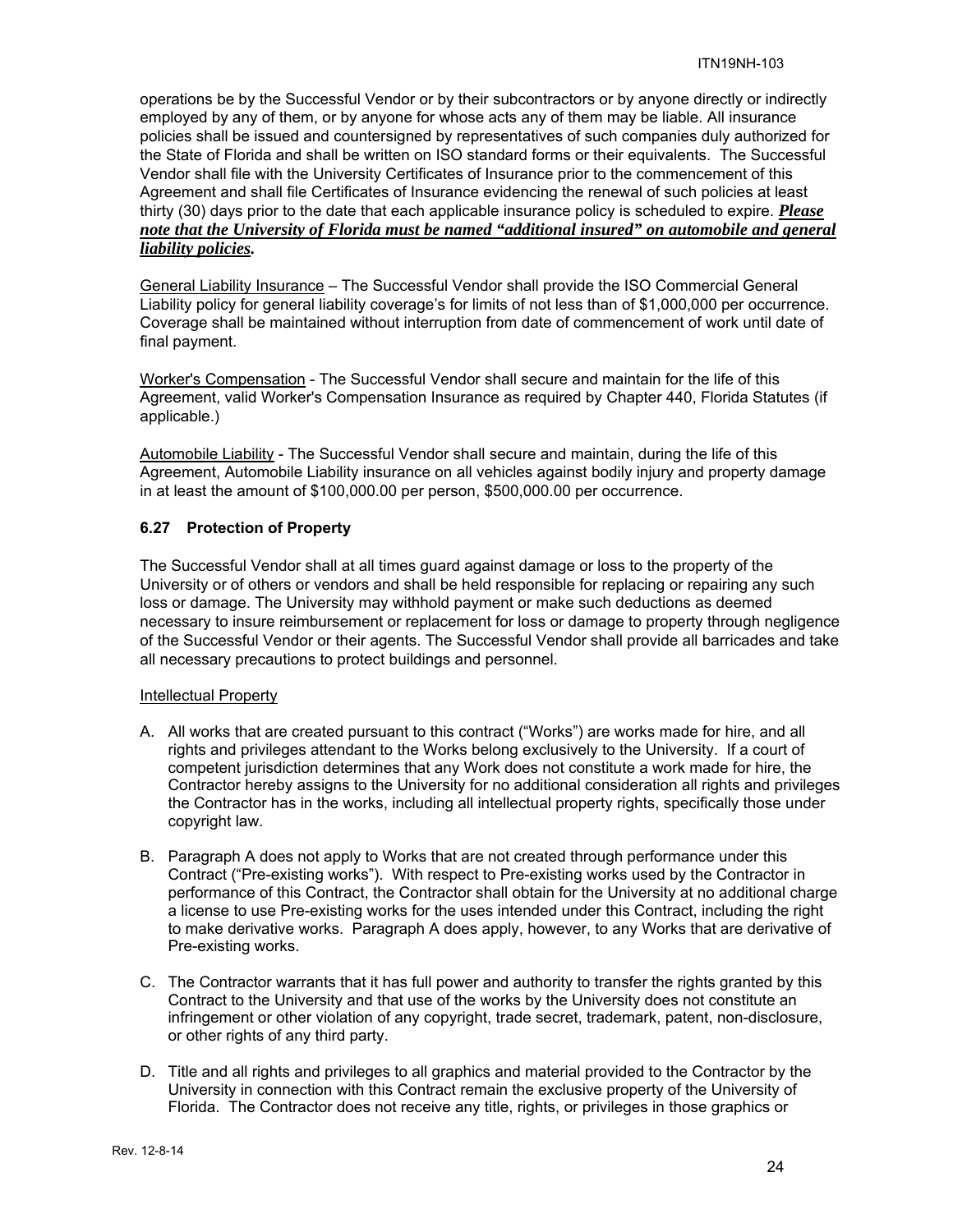materials. The University grants to the Contractor a limited license in those graphics or materials only for the purpose of carrying out the Contractor's obligations under this Contract.

## **6.28 Labor Disputes**

Successful Vendor shall give prompt notice to the University of any actual or potential labor dispute which delays or may delay performance of the Agreement.

## **6.29 Laws and Regulations**

Successful Vendors are solely responsible for keeping themselves fully informed of and faithfully observing all laws, ordinances, and regulations and shall protect and indemnify the University, its officers and agents against any claims of liability arising from or based on any violation thereof.

## **6.30 Intentionally Omitted**

## **6.31 No Waiver of Right by the University**

No waiver by University of any breach of the provisions of the Agreement by the Successful Vendor shall in any way be construed to be a waiver of any future breach or bar the University's right to insist on strict performance of the provisions of the Agreement.

## **6.32 Intentionally Omitted**

## **6.33 Parking and Identification Badges.**

The Successful Vendor shall obtain all parking permits and/or decals that may be required while performing project work on University premises. The Successful Vendor should review Contractor and Vendor Parking information from Transportation and Parking Services located at the following link: http://www.parking.ufl.edu/pages/contractorvendordecal.asp

#### **6.34 Payment Terms**

The University's obligation is payable only and solely from funds appropriated for the purpose of the Agreement. Unless otherwise stated herein, the payment terms for the Agreement are Net 30 days. VENDOR OMBUDSMAN: The University's vendor ombudsman whose duties include acting as an advocate for vendors may be experiencing problems in obtaining payment(s) from the University may be contacted at 352-392-1241.

# **6.35 Price Adjustment**

Price changes will normally only be considered at the end of one Agreement period and the beginning of another/extension. Price change requests shall be in writing, submitted at least sixty (60) days prior to the end of the current Agreement period, and shall be supported by written evidence of increased costs to the Successful Vendor. The University will not approve unsupported price increases that will merely increase the gross profitability of the Successful Vendor at the expense of the University. Price change requests shall be a factor in the Agreement extension review process. The University shall, in its sole opinion, determine whether the requested price increase or an alternate option is in the best interest of the University.

#### **6.36 Prior Course of Dealings**

No trade usage, prior course of dealings, or course of performance under other agreements shall be a part of any agreement resulting from this ITN; nor shall such trade usage, prior course of dealing, or course of performance be used in the interpretation or construction of such resulting agreement.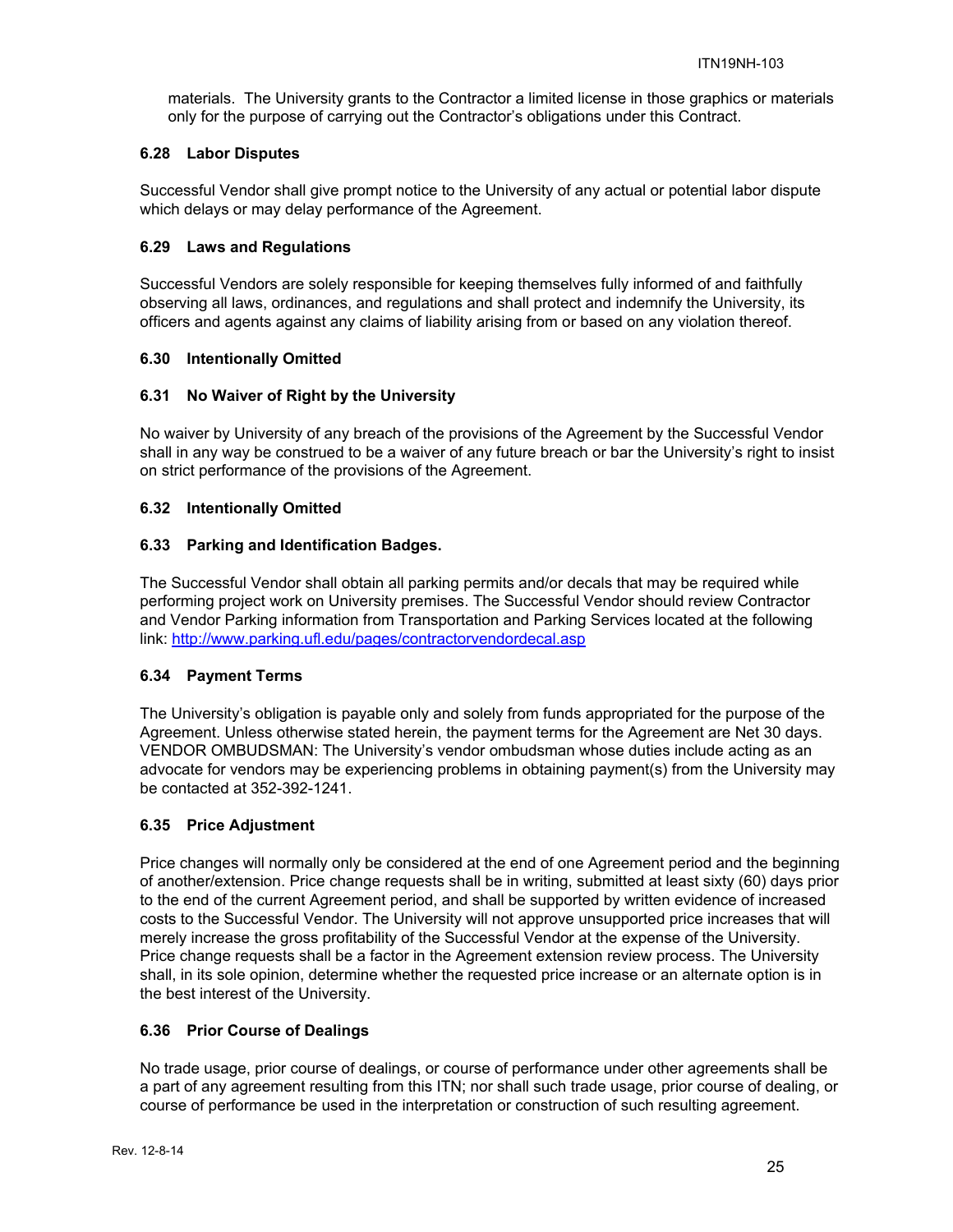## **6.37 Intentionally Omitted**

#### **6.38 Public Entity Crime**

A person or affiliate who has been placed on the convicted list by the Department of Management Services, State of Florida, may not submit a proposal on a contract to provide any goods or services, including construction, repairs, or leases and may not be awarded or perform work as a Vendor, supplier, subcontractor, or consultant for the University of Florida for a period of 36 months from the date of being placed on the convicted list, a "person" or "affiliate" includes any natural person or any entity, including predecessor or successor entities or any entity under the control of any natural person who is active in its management and who has been convicted of a public entity crime (Rule 6C1-3.020 FAC).

## **6.39 Public Records**

All proposal information submitted and opened becomes subject to the Public Records Law set forth in Chapter 119 F.S.

Any resulting Agreement may be unilaterally canceled for refusal by the vendor to allow public access to all documents, papers, letters, or other materials made or received by the Successful Vendor in conjunction with the Agreement and subject to the provisions of Chapter 119. F.S.

## **6.40 Referencing of Orders**

For each order issued against an agreement resulting hereunder, the University intends in good faith to reference this ITN for pricing, terms and conditions, delivery location, and other particulars. However, in the event the University fails to do so, the University's right to such terms and conditions, and particulars shall not be affected, and no liability of any kind or amount shall accrue to the University.

#### **6.41 Remedies and Applicable Law**

The Agreement shall be governed by and construed in accordance with the laws of the State of Florida (without regard to principles of conflict of laws) and the rules and regulations of the Florida Board of Governors and the University. University and Successful Vendor shall have available all remedies afforded each by said law. The venue in any action or litigation commenced to enforce the Agreement shall lie in a court of competent jurisdiction located in Gainesville, Florida.

#### **6.42 Right of Inspection**

University shall have the right to inspect the goods at delivery before accepting them.

# **6.43 Right of Offset**

The University shall be entitled to offset against any sums due the Successful Vendor, any expenses or costs incurred by the University, or damages assessed by the University concerning the Successful Vendor's non-conforming performance or failure to perform the Agreement, or any other debt owing the University, including expenses, costs and damages described in the termination provisions contained herein.

#### **6.44 Intentionally Omitted**

# **6.45 Intentionally Omitted**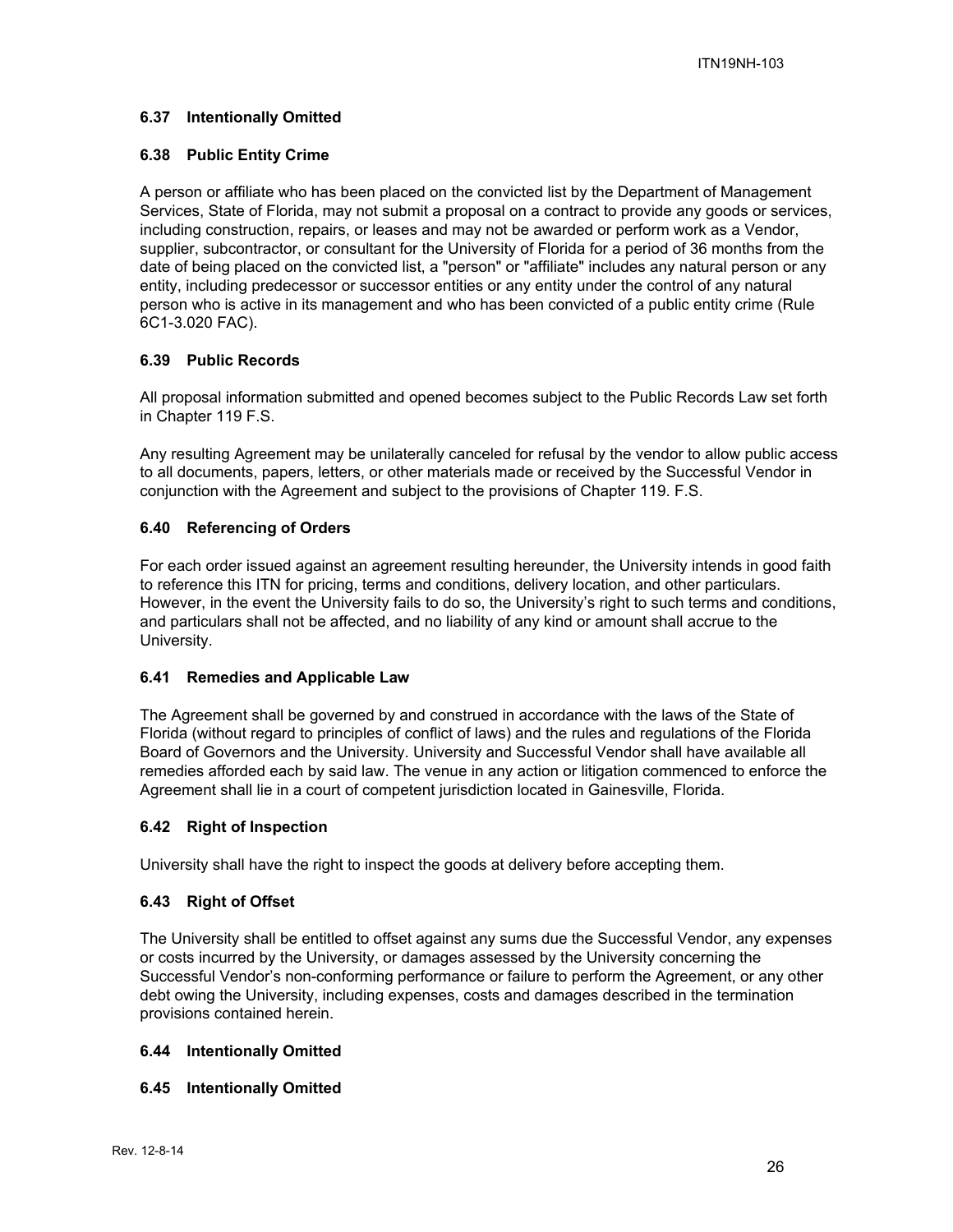# **6.46 Successful Vendor to Package Goods**

Successful Vendor will package goods in accordance with good commercial practice. Each shipping container shall be clearly and permanently marked as follows: (a) Successful Vendor's name and address; (b) Consignee's name, address and purchase order number; (c) Container number and total number of containers, e.g. box 1 of 4 boxes and (d) the number of the container bearing the packing slip. Successful Vendor shall bear cost of packaging unless otherwise provided.

# **6.47 Termination**

# **6.47.1 Convenience**

The University reserves the right to terminate the Agreement in whole or part at any time when in the best interests of the University without penalty or cause. Upon receipt of the written notice, the Successful Vendor shall immediately stop all work as directed in the notice, notify all subcontractors of the effective date of the termination and minimize all further costs to the University. In the event of termination under this provision, all documents, data and reports prepared by the Successful Vendor under the Agreement shall become the property of and delivered to the University. The Successful Vendor shall be entitled to receive just and equitable compensation for work in progress, work completed and materials accepted before the effective date of termination. Such compensation shall be the Successful Vendor's sole remedy against the University in the event of termination under this provision.

# **6.47.2 Default**

The University reserves the right to terminate the Agreement in whole or in part due to the failure of the Successful Vendor to comply with any term or condition of the Agreement, to acquire and maintain all required insurance policies, bonds, licenses and permits, or to make satisfactory progress in performing the Agreement. The University shall provide written notice of the termination and the reasons for it to the Successful Vendor. Upon termination under this provision, all goods, materials, documents, data and reports prepared by the Successful Vendor under the Agreement shall become the property of and be delivered to the University on demand. The University may, upon termination of the Agreement, procure, on terms and in the manner that it deems appropriate, materials, or services to replace those under the Agreement. The Successful Vendor shall be liable to the University for any excess costs incurred by the University in re-procuring the materials or services.

# **6.47.3 Gratuities**

The University may, by written notice to the Successful Vendor, cancel the Agreement if it is discovered by the University that gratuities, in the form of entertainment, gifts or other, were offered or given by the Successful Vendor, or any agent or representative of the Successful Vendor, to any officer or employee of the University with a view toward securing favorable treatment with respect to the awarding or amending, or the making of any determinations with respect to the performing of such Agreement. In the event the Agreement is canceled by the University pursuant to this provision, University shall be entitled, in addition to any other rights and remedies, to recover or withhold the amount of the cost incurred by Successful Vendor in providing such gratuities.

# **6.47.4 Insolvency**

The University shall have the right to terminate the Agreement at any time in the event Successful Vendor files a petition in bankruptcy; or is adjudicated bankrupt; or if a petition in bankruptcy is filed against Successful Vendor and not discharged within thirty (30) days; of if Successful Vendor becomes insolvent or makes an assignment for the benefit of its creditors or an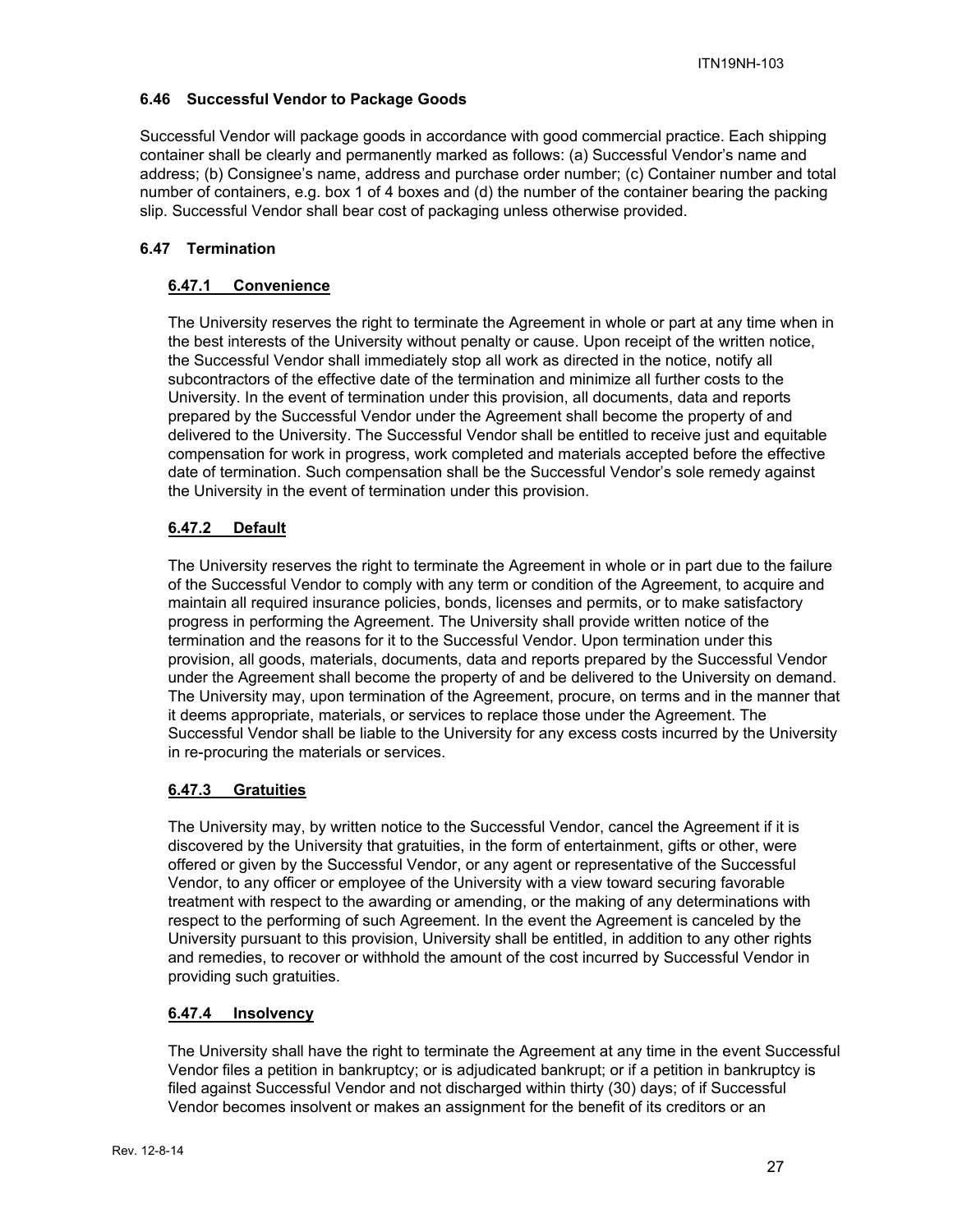arrangement pursuant to any bankruptcy law; of if a receiver is appointed for Successful Vendor or its business.

## **6.47.5 Lack of Funds**

The State of Florida's and UF's performance and obligation to pay under this Agreement is contingent upon an annual appropriation by the Florida State Legislature. The Agreement may be canceled without further obligation on the part of the University of Florida in the event that sufficient appropriated funding is unavailable to assure full performance of the terms. The Successful Vendor shall be notified in writing of such non-appropriation as soon as reasonably possible. No penalty shall accrue to the University in the event this cancellation provision is exercised. This cancellation provision shall not be construed so as to permit the University to terminate the Agreement in order to acquire similar equipment, material, supplies or services from another party.

# **6.47.6 Stop Work Order**

The University may at any time, by written order to the Successful vendor, require the Successful Vendor to stop all or any part of the work called for by the Agreement for a period of ninety (90) days after the order is delivered to the Successful Vendor, and for any further period to which the parties may agree. The order shall be specifically identified as a Stop Work Order issued under this provision. Upon receipt of the order, the Successful Vendor shall immediately comply with its terms and take all reasonable steps to minimize the incidence of costs allocable to the work covered by the order during the period of work stoppage. If a Stop Work Order issued under this provision is canceled or the period of the order or any extension expires, the Successful Vendor shall resume work. The University shall make an equitable adjustment in the delivery schedule or Agreement price, or both, and the Agreement shall be amended in writing accordingly.

## **6.47.7 Suspension or Debarment**

The University may by written notice to the Successful Vendor immediately terminate the Agreement if the University determines that the Successful Vendor has been debarred, suspended or otherwise lawfully prohibited from participating in any public procurement activity, including but limited to, being disapproved as a subcontractor Vendor of any public procurement unit or other governmental body.

#### **6.47.8 Continuation of Performance Through Termination**

The Successful Vendor shall continue to perform, in accordance with the requirements of Agreement, up to the date of termination, as directed in the termination notice.

#### **6.48 Title and Risk of Loss**

The title and risk of loss of the goods and equipment shall not pass to University until University actually receives the goods and equipment at the point or points of delivery.

## **6.49 Warranties**

In addition to any implied warranties, Successful Vendor warrants that the goods furnished will conform to the specifications, drawings, and descriptions listed herein, and to the sample or samples if any, furnished by the Successful Vendor. In the event of a conflict between the specifications, drawings, and descriptions, the specifications shall govern.

# **6.50 Payment Card Industry Data Security Standard.**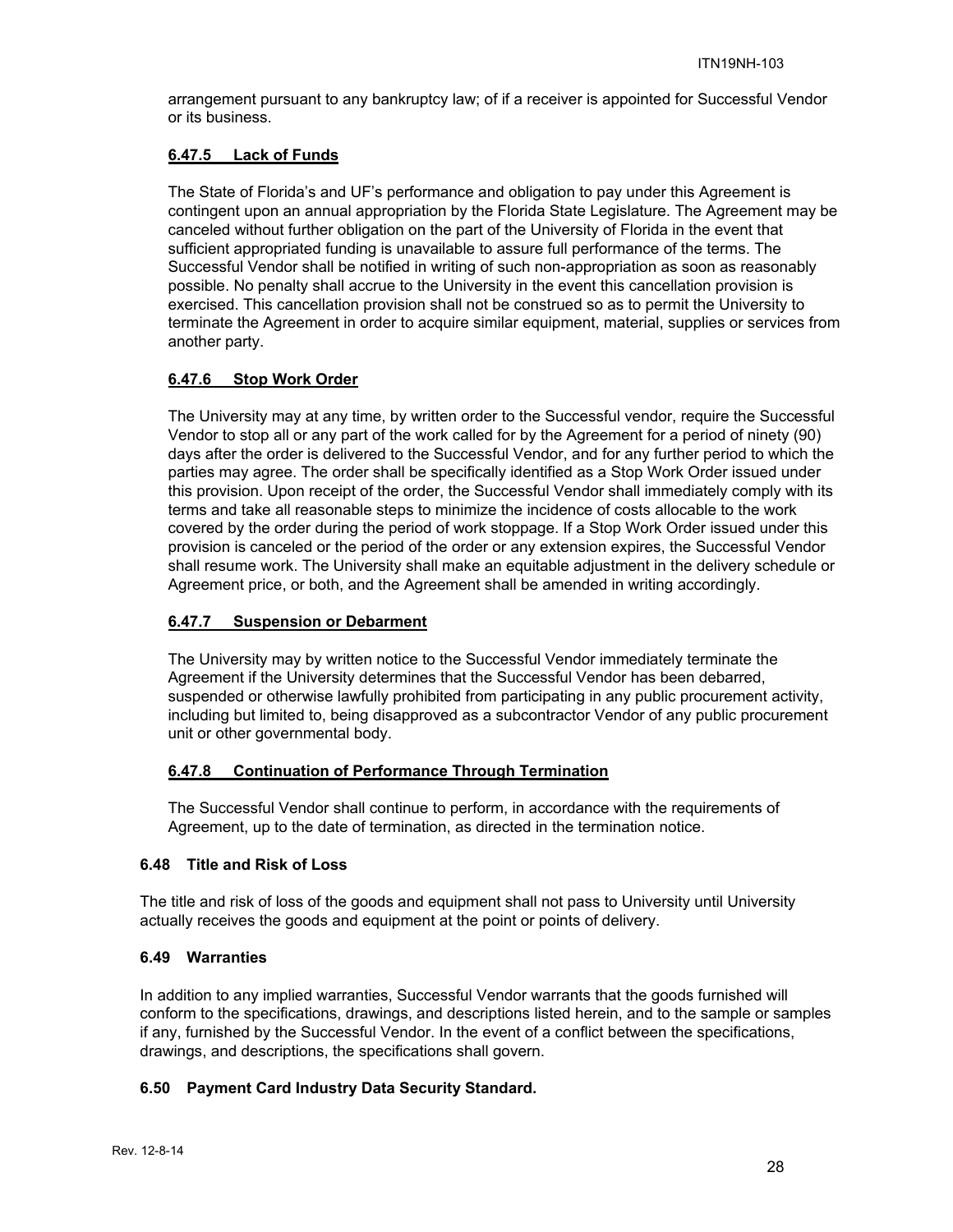For e-commerce business and/or credit card transactions, Proposer agrees to be bound by the requirements and terms of the Rules of all applicable Card Associations, as amended from time to time, and be solely responsible for security and maintaining confidentiality of Card transactions processed by means of electronic commerce up to the point of receipt of such transactions by Bank.

Proposer is required to be in compliance with the requisites of the SAS 70 and/or Payment card Industry Data Security Standard and provide written attestation of compliance annually.

## **6.51 Payment and Invoice Information**

All invoices will need to contain either a **UF purchase order number** or the **8-digit department ID number** of the department with which you are doing business. All invoices for payment should be submitted to the University of Florida via:

Email: email a .pdf or .tif file to ufl@invoices.corcentric.com. The file must be attached to the email and not embedded within the email. There can be multiple files per email but each file should only contain one invoice.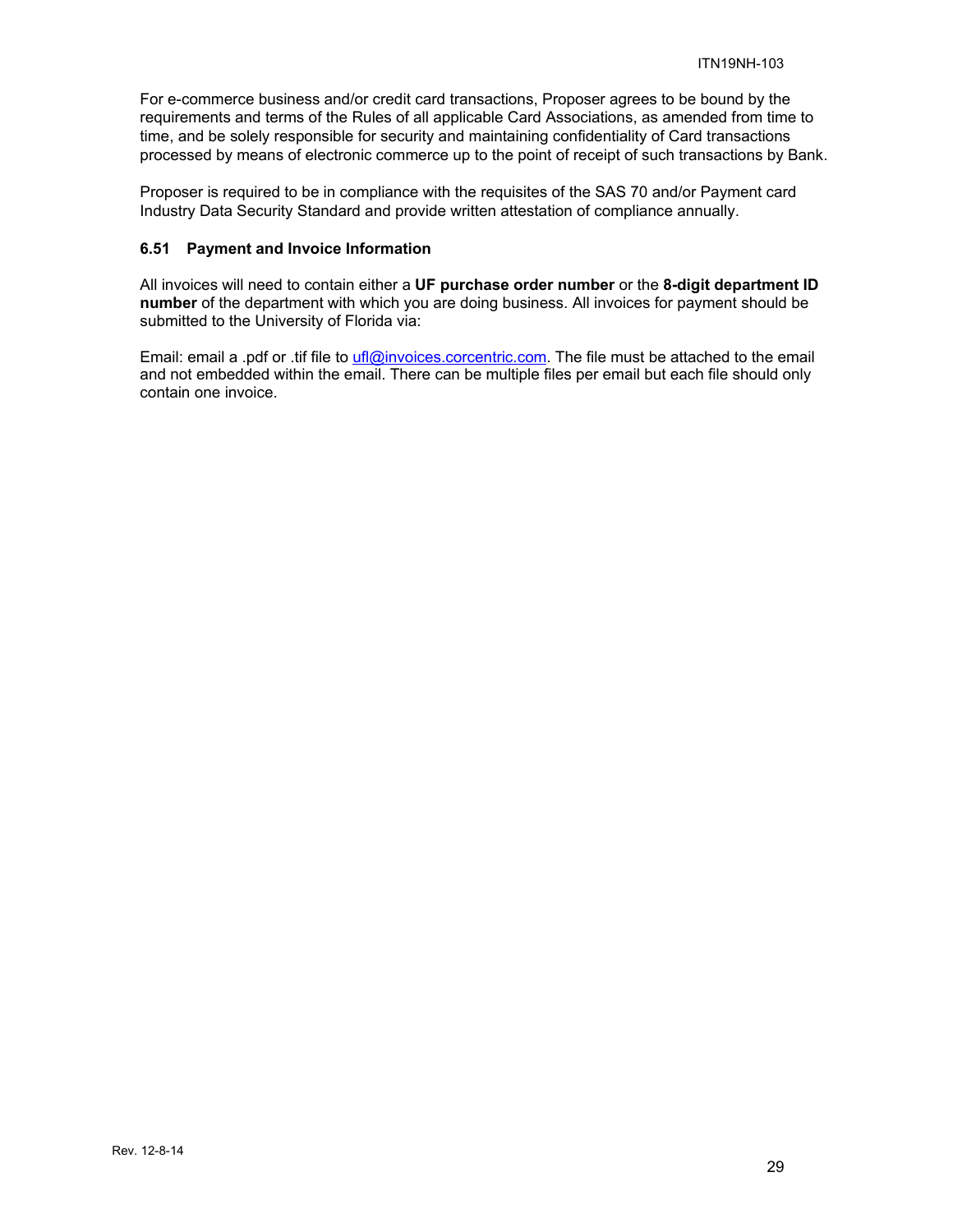## **7.0 Certifications and Forms**

#### **7.1 Certification of Proposal**

Explanation: This certification attests to the vendor's awareness of and agreement to the content of this ITN and all accompanying provisions contained herein.

Action: Vendor is to ensure that the following certificate is duly completed and correctly executed by an authorized officer of your company.

This proposal is submitted in response to Invitation to Negotiate # ITN19NH-103 issued by the University of Florida. The undersigned, as a duly authorized officer, hereby certifies that

#### \_\_\_\_\_\_\_\_\_\_\_\_\_\_\_\_\_\_\_\_\_\_\_\_\_\_\_\_\_\_\_\_\_\_\_\_\_ (Vendor Name)

agrees to be bound by the content of this proposal and agrees to comply with the terms, conditions and provisions of the referenced Invitation to Negotiate (ITN) and any addenda thereto in the event of an award. Exceptions are to be noted as stated in the ITN. The proposal shall remain in effect for a period of ninety (90) calendar days as of the Due Date for responses to the ITN.

The undersigned certifies that to the best of his/her knowledge: (check one pf the below and provide information if required)

There is no trustee or employee of the University of Florida who has or whose Relative has an Interest in the entity or entities making this proposal or who is a natural person making this proposal.

There are trustee(s) and/or employee(s) of the University of Florida who have, and/or whose Relative(s) have, an Interest in the entity or entities making this proposal or who is a natural person making this proposal. Describe the nature of the interest held by each trustee, employee, or Relative of the trustee or employee (for example, grandson of Employee X owns the company or spouse of Employee Y is a director of the company).

"Interest" for purposes of this disclosure includes the following: director, trustee, officer, or employee of an entity, any contract with an entity (including consulting), or any partner, proprietor, stock, equity, or other ownership interest in an entity.

"Relative" for the purpose of this disclosure is an individual who is related to the trustee or employee as father, mother, son, daughter, brother, sister, uncle, aunt, first cousin, nephew, niece, husband, wife, father-in-law, mother-in-law, son-in-law, daughter-in-law, brother-in-law, sister-in-law, stepfather, stepmother, stepson, stepdaughter, stepbrother, stepsister, half brother, half sister, grandparent, great grandparent, grandchild, great grandchild, step grandparent, step great grandparent, step grandchild, step great grandchild, person who is engaged to be married to the trustee or employee or who otherwise holds himself or herself out as or is generally known as the person whom the trustee or employee intends to marry or with whom the trustee or employee intends to form a household, or any other natural person having the same legal residence as the trustee or employee"

The undersigned further certifies that their firm (check one) \_\_\_**IS** *or* \_\_\_**IS NOT** currently debarred, suspended, or proposed for debarment by any federal entity. The undersigned agrees to notify the University of any change in this status, should one occur, until such time as an award has been made under this procurement action.

Person(s) authorized to negotiate in good faith on behalf of this firm for purposes of this Invitation to Negotiate are:

| Name: | ⊺itle: |  |
|-------|--------|--|
|       |        |  |